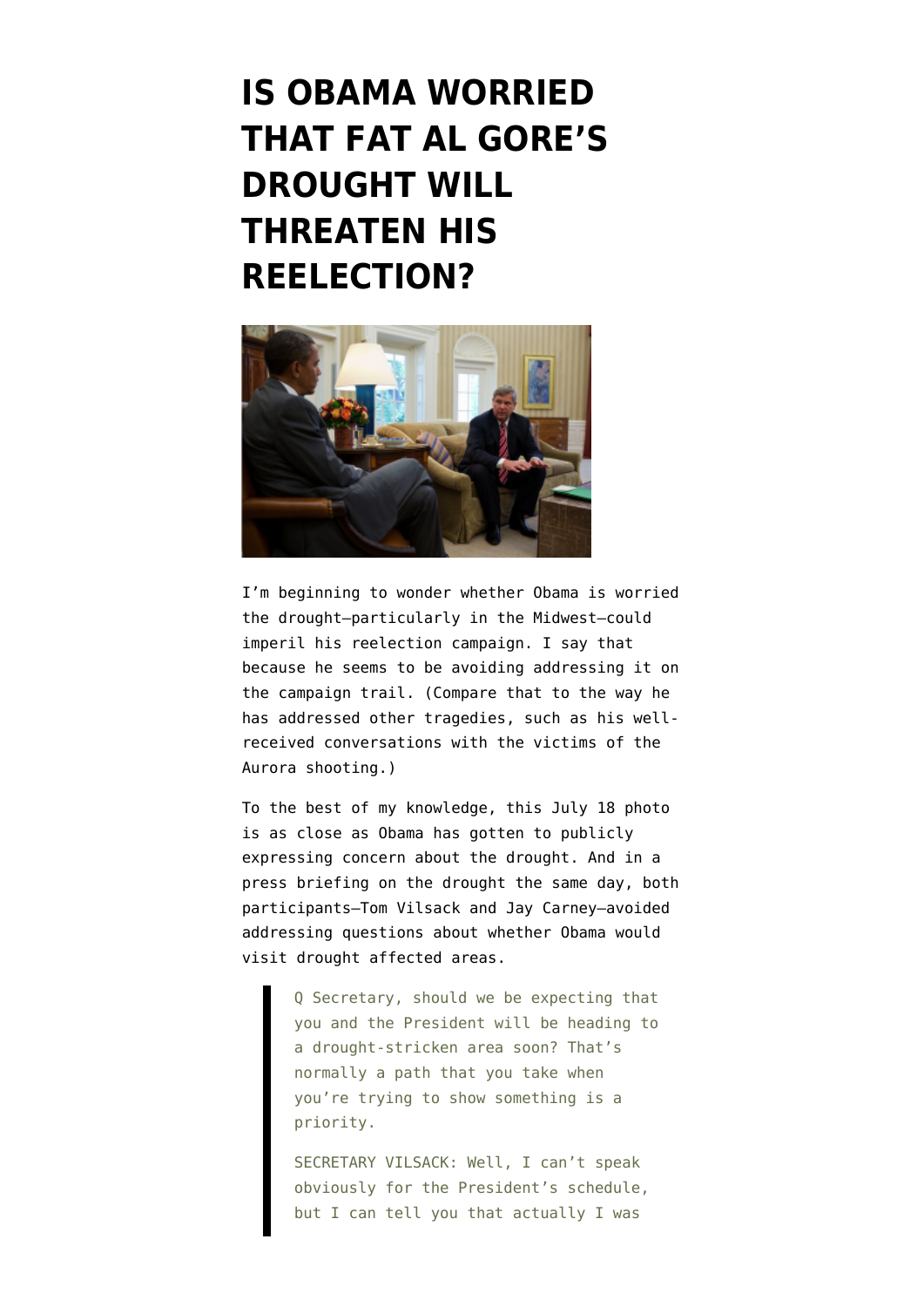in Pennsylvania yesterday. We do have the Deputy Secretary going to Georgia tomorrow. We've got the Under Secretary of the Farm Service Association traveling to several states that are drought-impacted and affected.

[snip]

Q Is the President going, Jay, to go anywhere —

MR. CARNEY: I don't have any scheduling updates for the President to provide to you today. If and when I do, I'll provide them.

Now, I'm not trying to concern troll about the President's schedule, in the way Republicans are criticizing Obama for not meeting with his Jobs Council. Nor am I saying Obama's not responding to the drought; the USDA has been making lowcost loans available to those in areas declared a disaster, as well as certain other things that may provide immediate if not long-term relief.

Rather, I'm raising it because I really do think it might affect the election. Consider how many swing states are affected by the drought (conditions have gotten better in MI of late).



And while IA has not been included among the [counties](http://www.usda.gov/documents/usda-drought-fast-track-designations-072512.pdf) in which Vilsack has declared a disaster, its [corn harvest has been affected](https://secure.flickr.com/photos/usdagov/7632641504/sizes/c/in/photostream/) (with 40% deemed poor or very poor on July 22). And their livestock will be affected as well.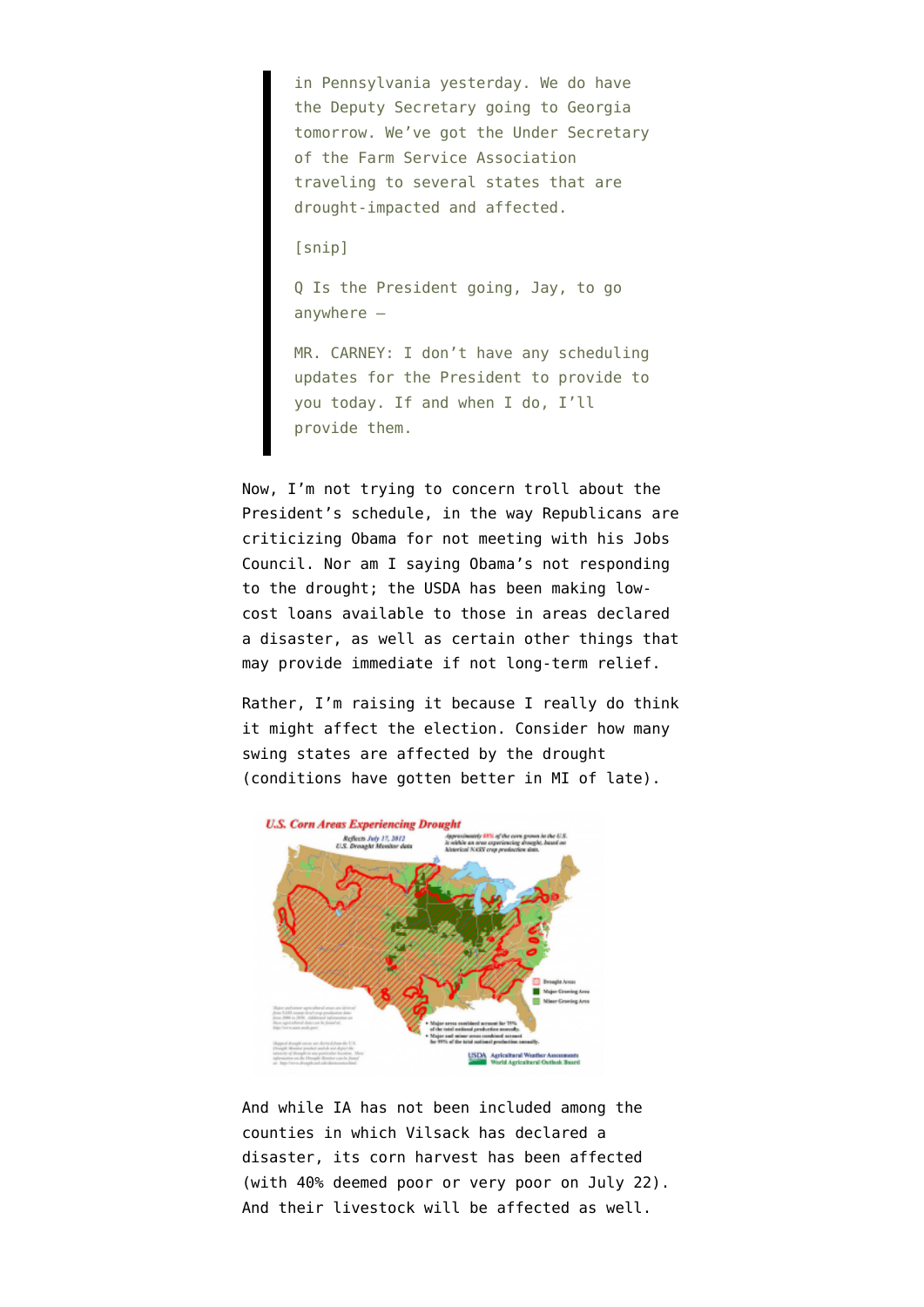All that's before food prices go up in time for the election. Vilsack seemed to try to insulate the Administration from responsibility for that in the same July 18 press conference.

> The question that a lot of folks are asking is what will the impact be on food prices. Because livestock producers will begin the process of potentially reducing their herds in light of higher feed costs, we would anticipate in the short term actually food prices for beef, poultry, pork may go down a bit, but over time they will rise. We will probably see those higher prices later this year, first part of next year. Processed foods obviously impacted by crop yields, and we will likely see the increase of that also in 2013.

> It's important to note that farmers only receive 14 cents of every food dollar that goes through the grocery store, so even though prices on commodities increase significantly, it doesn't necessarily translate into large increases for food prices. And if, in fact, people are beginning to see food price increases now, it is not in any way, shape, or form, related to the drought. And we should be very careful to keep an eye on that to make sure that people do not take advantage of a very difficult and painful situation.

Though he didn't address speculation–which drove up prices in 2008 and which the Administration has not done enough to fix.

The whole thing reminds me how a year ago the President wouldn't brag about the auto bailout (because it did not yet poll well; though predictably it now polls better) nor the energy jobs his Administration supported (presumably because of the Solyndra faux scandal).

While leads me to wonder whether he's afraid to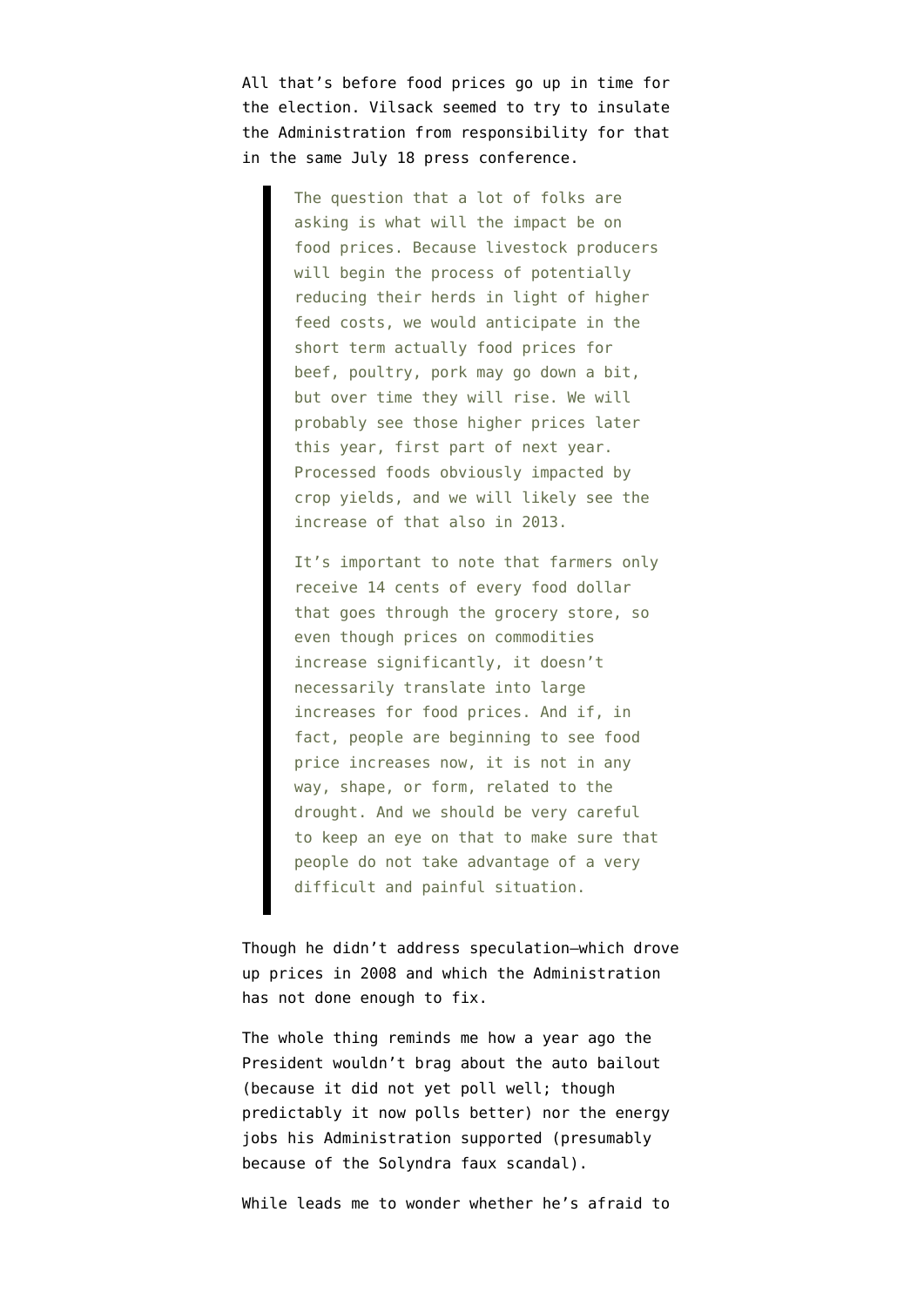open up the question of climate change. Vilsack, at least, refused to address it in that press conference, effectively saying that Monsanto would save us all.

> Q Could you talk a little bit about the drought itself? Is it very unusual? Did anyone see it coming? Is it from climate change? Is there anything you can do to prepare?

> SECRETARY VILSACK: I'm not a scientist so I'm not going to opine as to the cause of this. All we know is that right now there are a lot of farmers and ranchers who are struggling. And it's important and necessary for them to know, rather than trying to focus on what's causing this, what can we do to help them. And what we can do to help them is lower interest rates, expand access to grazing and haying opportunities, lower the penalties associated with that, and encourage Congress to help and work with us to provide additional assistance. And that's where our focus is.

Long term, we will continue to look at weather patterns, and we'll continue to do research and to make sure that we work with our seed companies to create the kinds of seeds that will be more effective in dealing with adverse weather conditions.

It's one of the reasons — because they have done that, it's one of the reasons why we're still uncertain as to the impact of this drought in terms of its bottom line because some seeds are drought-resistant and drought-tolerant, and it may be that the yields in some cases are better than we'd expected because of the seed technology. [snip]

Q Mr. Secretary, I want to follow through on the climate change question.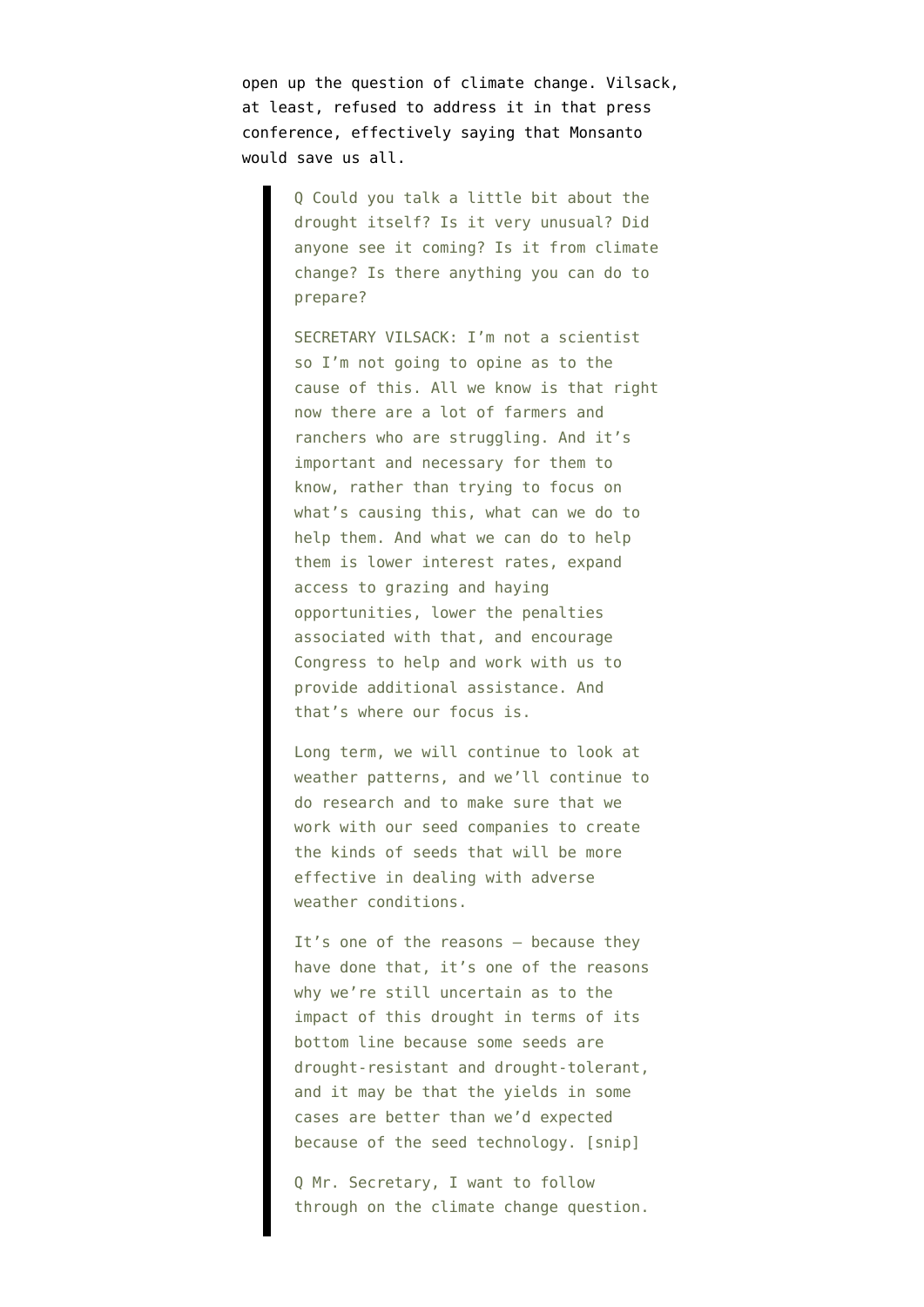Is there any long-range thinking at the Department that — you had the wildfires and the heat wave and the rise in sea levels, and now this drought — that there's something more going on here than just one year of a bad crop, and you need more than better seeds, maybe do something about climate change?

SECRETARY VILSACK: Our focus, to be honest with you, in a situation like this is on the near term and the immediate, because there's a lot of pressure on these producers. You take the dairy industry, for example. We've lost nearly half of our dairy producers in the last 10 years. They were just getting back to a place where there was profitability and now they're faced with some serious issues and, again, no assistance in terms of disaster assistance.

So that's our near-term focus. Long term, we obviously are engaged in research projects; we're obviously working with seed companies. Don't discount the capacity of the seed companies. These technologies do make a difference. And it's one of the reasons why, at least based on the yields today, we're looking at potentially the third largest corn crop in our history. Now, that may be adjusted downward, it may be adjusted upward  $-$  depends on the rain, depends on circumstances. But even with the difficulties we're experiencing, we're still looking at a pretty good crop as of today. Tomorrow it could change, obviously.

Now maybe my instinct is incorrect and this won't affect the campaign, either directly or indirectly. Maybe the Administration is gambling they can offer sufficient short term relief in IA and other must-win states to stave off the political effect of this drought until after the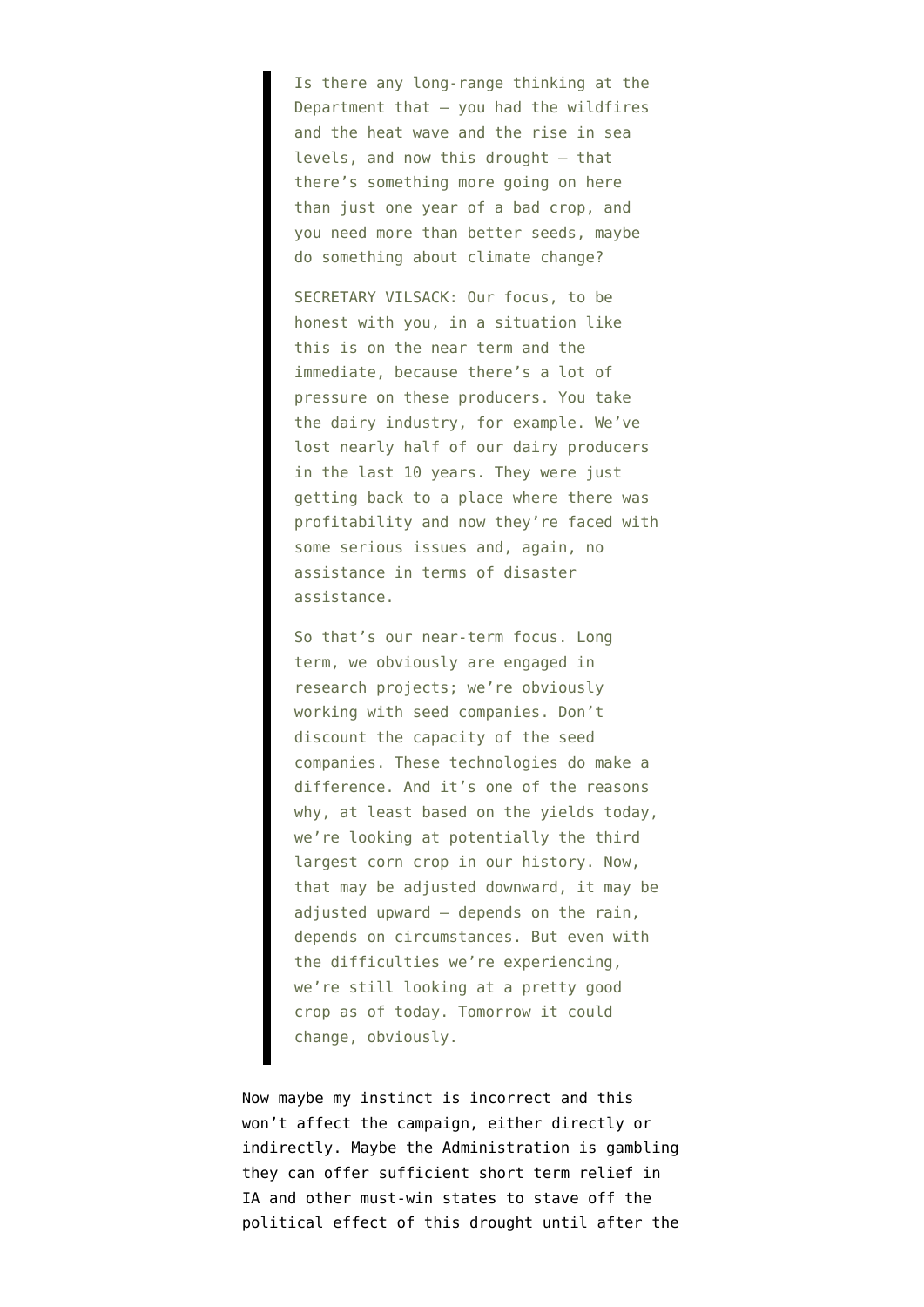election. Maybe the Administration is just waiting a few weeks to get a better sense whether the dire predictions about the drought come true.

But for the moment, let me just register surprise that the campaign has been as silent about the drought as it has.

### **[MITT AND HIS BUDDIES](https://www.emptywheel.net/2012/07/22/mitt-and-his-buddies-looted-21-trillion-from-real-economy/) [LOOTED ALMOST \\$10](https://www.emptywheel.net/2012/07/22/mitt-and-his-buddies-looted-21-trillion-from-real-economy/) [TRILLION FROM REAL](https://www.emptywheel.net/2012/07/22/mitt-and-his-buddies-looted-21-trillion-from-real-economy/) [ECONOMY](https://www.emptywheel.net/2012/07/22/mitt-and-his-buddies-looted-21-trillion-from-real-economy/)**

|                                                |             | Global Distribution, Net Financial Assets |                                                                                                  |                                                                |                                             |                                                     |                     |               |
|------------------------------------------------|-------------|-------------------------------------------|--------------------------------------------------------------------------------------------------|----------------------------------------------------------------|---------------------------------------------|-----------------------------------------------------|---------------------|---------------|
|                                                |             | <b>Total Number</b>                       | <b>Ave. Net Financial</b><br><b>Worth Per Capita</b>                                             | <b>Total Liquid</b><br><b>Net Worth</b><br>$047 - 3$<br>\$16.7 | Of Which:<br>"Diffshare"<br>(STr.)<br>\$5.8 | % of All<br><b>Clobal Net</b><br>Financial<br>30.3% | No of All<br>People | Tax<br>Justic |
| "Heppy Fow"                                    | $>530$ MM   | 91,186                                    | (4M M)<br>\$183.1                                                                                |                                                                |                                             |                                                     | 0.001%              |               |
| "Just Rich"                                    | >55-\$30 MM | 839,020                                   | \$12.8                                                                                           | \$18.7                                                         | \$5.1                                       | 29.4%                                               | 0.01%               | e             |
| "Barcly Rich"                                  | >53-55 MM   | 8,419,794                                 | 52.1                                                                                             | 517.4                                                          | \$4.7                                       | 31.6%                                               | 0.17%               |               |
| GLOBAL BLITE                                   | All >41 MM  | 9,350,000                                 | \$4.4                                                                                            | \$44.8                                                         | \$19.6                                      | 81.3%                                               | 0.14%               | Networ        |
| <b>EVERYONE ELSE</b>                           |             | 6.643.863.992                             | \$0,0015                                                                                         | 510.3                                                          | \$1.0**                                     |                                                     | 55,86%              | k just        |
| <b>TOTAL</b>                                   |             | 6.653.213.592                             | <b>SO.EL</b>                                                                                     | \$55.1                                                         | \$39.6                                      | 100%                                                | 100%                |               |
| ** Foreign currency (mainly dollars and euros) |             |                                           | Source: PIL/Cap-Cemini (2001-09); World Bank data; UN Wider (07); US Treasury (09); our analysis |                                                                |                                             | 8.391                                               |                     | releas        |
|                                                |             |                                           |                                                                                                  |                                                                |                                             |                                                     |                     | ed<br>an      |

[updated version](http://www.taxjustice.net/cms/upload/pdf/The_Price_of_Offshore_Revisited_Presser_120722.pdf) of a report showing how much money gets siphoned out of the real economy into tax shelters: conservatively, \$21 Trillion, and possibly as much as \$32 Trillion.

I'll have more to say about what the report says about the how the super wealthy have done in the last decade and which banks have been helping to loot the real economy.

But for now, consider where Mitt Romney fits into this picture. TJN shows that it's really just the richest of the rich–those 91,186 people who make up the top .001%–that account for the biggest chunk (\$9.8 Trillion) of this looting.

Not only is Mitt a member of that tiny club. But his net worth–commonly reported to be \$250 Million but, given all the secrecy, possibly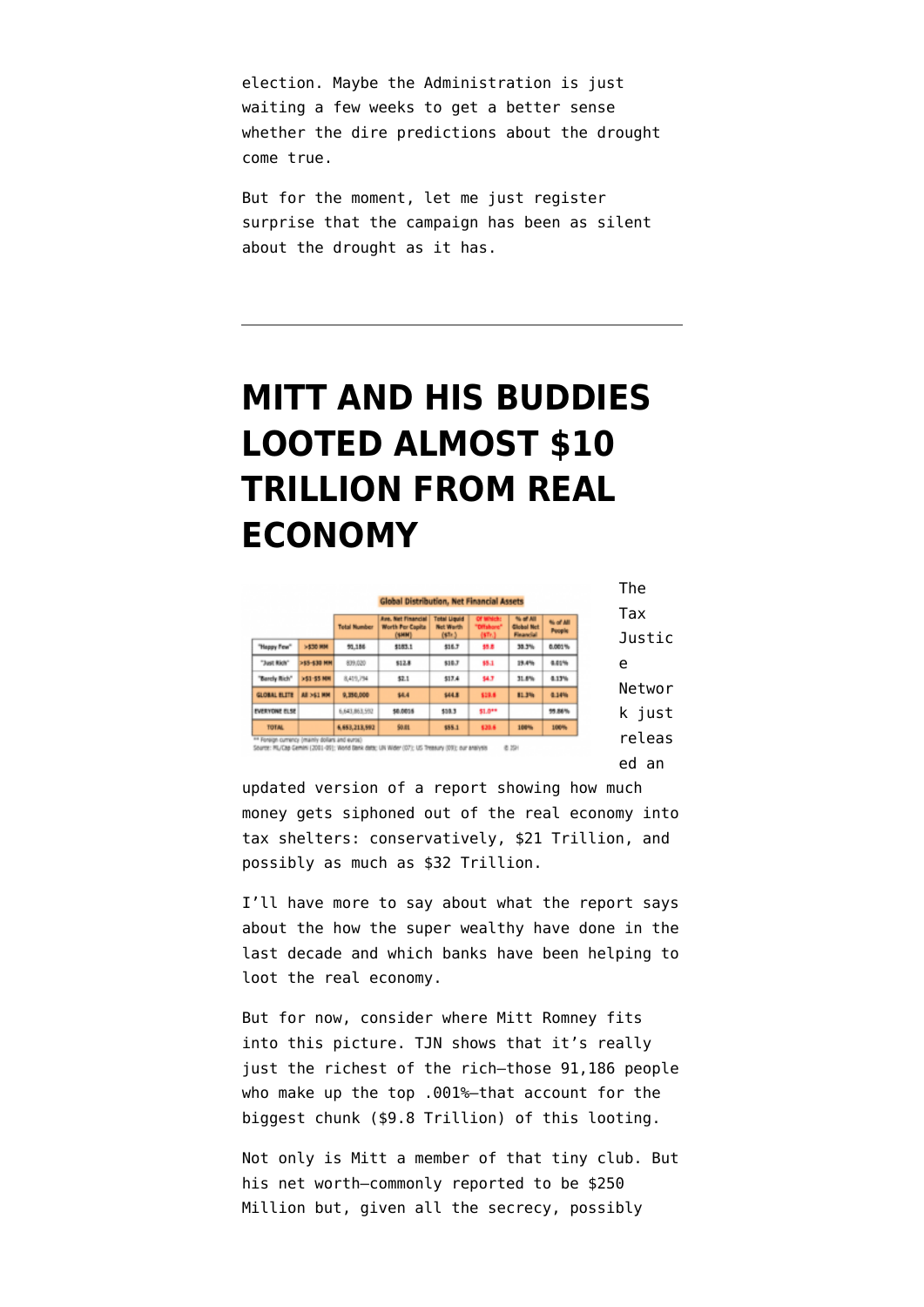much more–puts him well above the mean \$183 Million that members of this club enjoy.

And Mitt and his buddies in this very elite club have stashed 18% of the total liquid net worth of the world in places where not only can't potential presidential voters know about it, but it also remains outside the kind of circulation that would really contribute to real economic growth.

Last week, Obama released an ad that said Mitt is the problem. TJN shows just what a big problem Mitt and his buddies really are.

# **[YESTERDAY'S SOME-](https://www.emptywheel.net/2012/07/16/yesterdays-some-sayers-have-become-todays-fact-checkers/)[SAYERS HAVE BECOME](https://www.emptywheel.net/2012/07/16/yesterdays-some-sayers-have-become-todays-fact-checkers/) [TODAY'S FACT-](https://www.emptywheel.net/2012/07/16/yesterdays-some-sayers-have-become-todays-fact-checkers/)[CHECKERS](https://www.emptywheel.net/2012/07/16/yesterdays-some-sayers-have-become-todays-fact-checkers/)**

Paul Krugman [makes a very good argument](http://krugman.blogs.nytimes.com/2012/07/14/no-bain-no-gain/) why the Bain attacks on Mitt Romney are necessary.

> There is, predictably, a mini-backlash against the Obama campaign's focus on Bain. Some of it is coming from the Very Serious People, who think that we should be discussing their usual preoccupations. But some of it is coming from progressives, some of whom are apparently uncomfortable with the notion of going after Romney the man and wish that the White House would focus solely on Romney's policy proposals.

This is remarkably naive. I agree that the awfulness of Romney's policy proposals is the main argument against his candidacy. But the Bain focus isn't a diversion from that issue, it's complementary. Given the realities of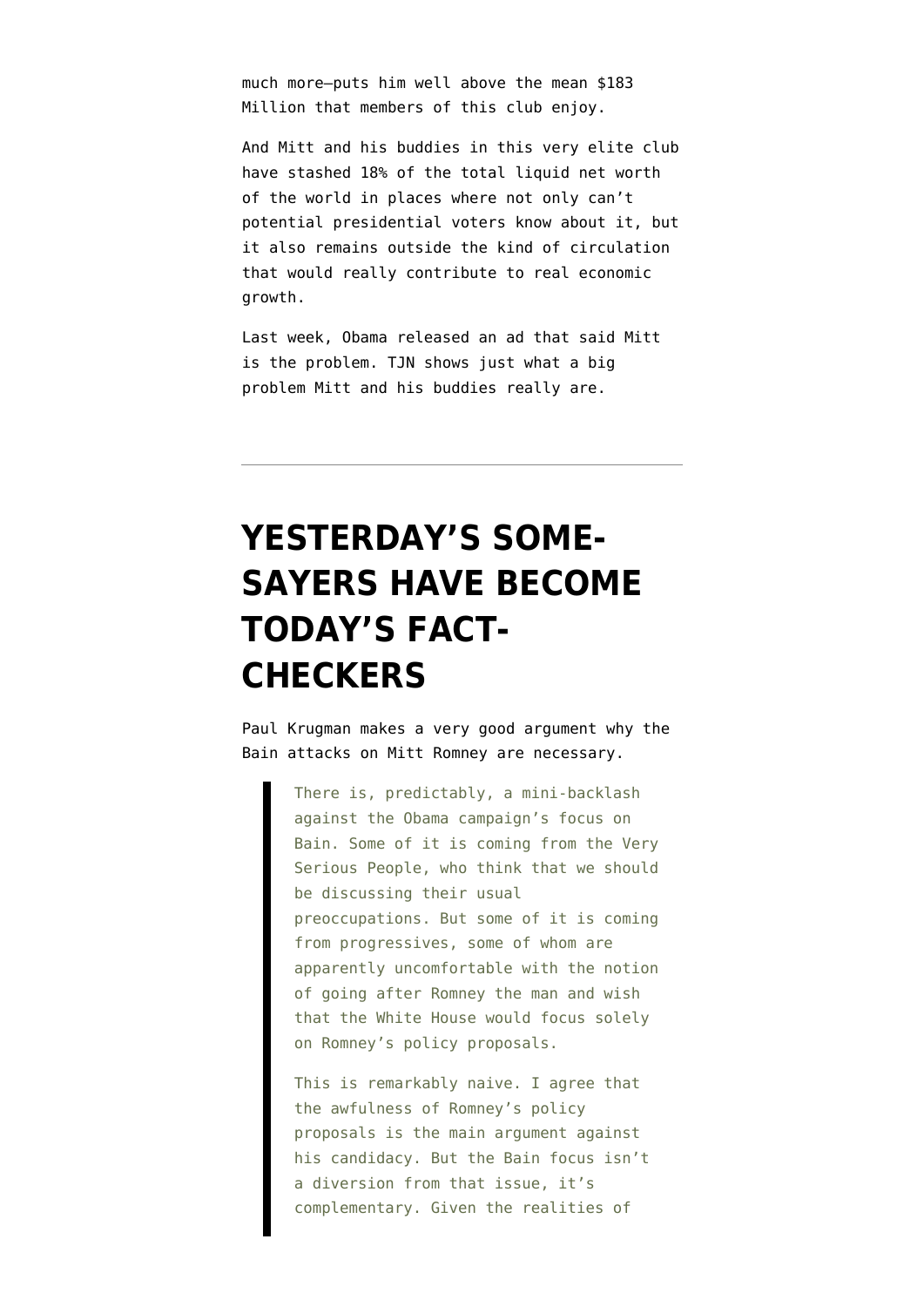politics — and of the news media, as I'll explain in a minute — any critique of Romney's policies has to make use of his biography.

The first point is that voters are not policy wonks. They do not go to the Tax Policy Center website to check out distribution tables. And if a politician cites those distribution tables in his speeches, well, politicians say all kinds of things.

Nor, alas, can we rely on the news media to get the essentials of the policy debate across to the public — and not just because so many people get their news in quick snatches via TV. The sad truth is that the cult of balance still rules. If a Republican candidate announced a plan that in effect sells children into indentured servitude, the news reports would be that "Democrats say" that the plan sells children into indentured servitude, with each quote to that effect matched by a quote from a Republican saying the opposite.

He's right. While I alluded to this in [my post](http://www.emptywheel.net/2012/07/14/glenn-kessler-didnt-used-to-treat-sec-filings-as-boilerplate/) on Glenn Kessler's changing belief in the seriousness of SEC filings, it deserves exposition directly. Glenn Kessler, back in the days when it was time to distinguish Gore's economic plans from Bush's, back in the days when it was time to consider whether Bush's huge tax cuts would serve the interest of the country, committed just that kind of journalistic sin.

I pointed to [this May 3, 2001 story](http://pqasb.pqarchiver.com/washingtonpost/access/72375127.html?FMT=FT&FMTS=ABS:FT&date=May+3%2C+2001&author=Glenn+Kessler&desc=Some+See+Deficiencies+in+Bush%27s+Budget+Math), titled, "Some See Deficiencies in Bush's Budget Math," as just one example. It cited Rudolph Penner as the only expert speaking in any way supportively of Bush's tax cut.

> This fiscal situation, despite the uncertainties, is extraordinarily good.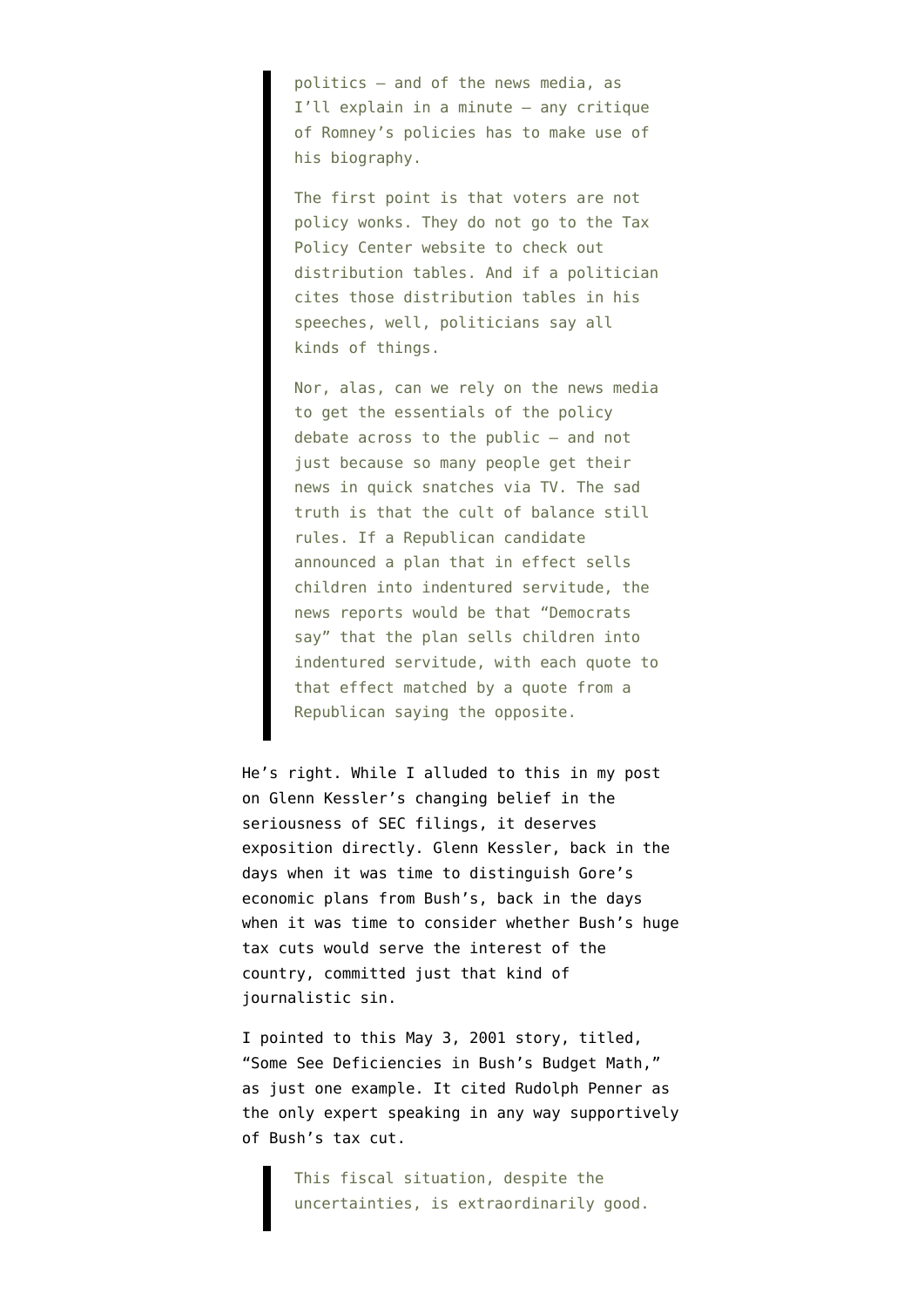But of course, Penner doesn't actually say the tax cut is a good idea, just that Bush effectively inherited a good fiscal situation from Clinton.

Kessler then goes on to provide a bunch of anonymous quotes from Bush officials about the tax cuts–many admitting they're not providing a full picture of the cuts and budget increases–as well as Ari Fleischer providing an excuse for why Bush didn't include the cost to privatize social security in his estimates.

Which leaves this as the only non-Administration quote in support of the tax cuts.

> "Look, [the spending ceiling is] going to hold because you have a different team," said Sen. Pete V. Domenici (R-N.M.). "We've got the president in town."

### Compare that to evidence like this:

"The president is proving his critics right," said William G. Gale, a budget expert at the Brookings Institution. "The ink isn't even dry on the tax cut, and he's already moving ahead on Social Security and defense. The president's budget adds up only if you think the government will not do anything other than it has been doing."

### [snip]

One budget expert calculated that just the \$100 billion in tax refunds will result in \$73 billion in additional interest payments over the next 11 years. The entire tax cut would increase interest costs by about \$400 billion, thus reducing the surplus by \$1.75 trillion.

The budget agreement would increase spending on annually funded federal programs in fiscal 2002 by 4.9 percent, or about \$667 billion, slightly higher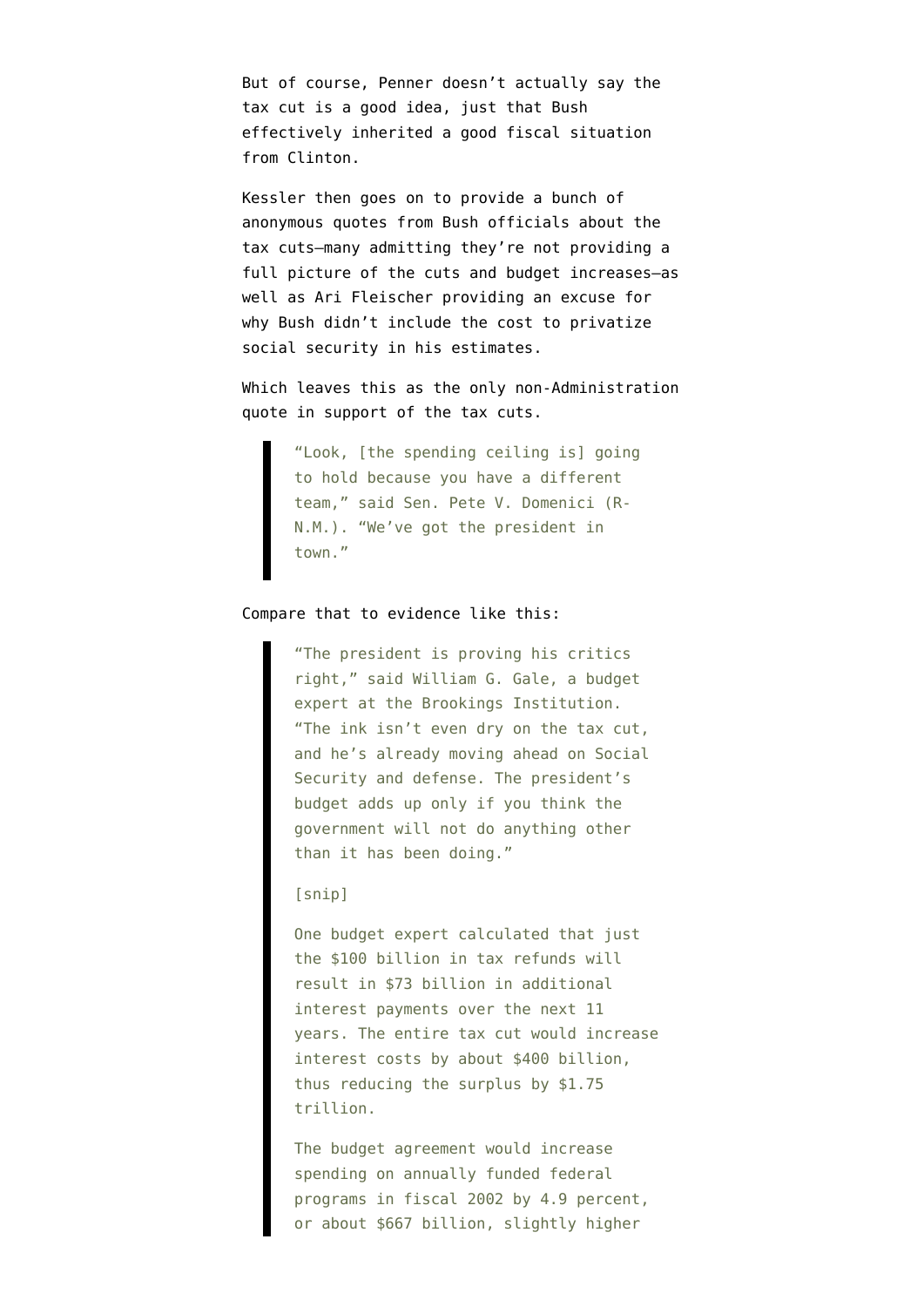than the 4 percent sought by the president. The rest of the nearly \$2 trillion federal budget goes to pay for programs whose costs can't be easily reduced — Social Security and Medicare, and interest payments on the national debt.

And while Kessler likely didn't stamp that case with the "Some Say" headline, he failed to do what a journalist presenting such evidence should have: said clearly that Bush's budget numbers didn't add up, even before you accounted for the increases in defense and social security spending Bush planned (to say nothing of unexpected expenses like post-9/11 Homeland Security and two wars).

Mind you, that wasn't the only version of such a story Kessler wrote. He also wrote the following "Some Say" stories:

> [May 3, 2000](http://pqasb.pqarchiver.com/washingtonpost/access/53409719.html?FMT=ABS&FMTS=ABS:FT&date=May+3%2C+2000&author=Glenn+Kessler&desc=Candidates+Duel+Over+Tax+Cuts%3B+Gore+and+Bush+Trade+Analytical+Shots%2C+Seeking+an+Imprimatur+of+Fiscal+Responsibility): Candidates Duel Over Tax Cuts; Gore and Bush Trade Analytical Shots, Seeking an Imprimatur of Fiscal Responsibility

[May 18, 2000](http://pqasb.pqarchiver.com/washingtonpost/access/53876788.html?FMT=ABS&FMTS=ABS:FT&date=May+18%2C+2000&author=Ceci+Connolly+and+Glenn+Kessler&desc=Gore+Touts+Social+Security+Plan%3B+Critics+Say+It+Would+Do+Little+to+Avert+Potential+Crunch): Gore Touts Social Security Plan; Critics Say It Would Do Little to Avert Potential Crunch

[August 23, 2000:](http://pqasb.pqarchiver.com/washingtonpost/access/58535703.html?FMT=ABS&FMTS=ABS:FT&date=Aug+23%2C+2000&author=Glenn+Kessler&desc=In+Tax+Plans%2C+Truth+Is+Closely+Budgeted) In Tax Plans, Truth Is Closely Budgeted

[October 3, 2000:](http://pqasb.pqarchiver.com/washingtonpost/access/61812894.html?FMT=ABS&FMTS=ABS:FT&date=Oct+3%2C+2000&author=Glenn+Kessler&desc=%27Facts%27+and+the+Debate%3A+A+Guide+to+Key+Claims) 'Facts' and the Debate: A Guide to Key Claims

[October 4, 2000:](http://pqasb.pqarchiver.com/washingtonpost/access/61955324.html?FMT=ABS&FMTS=ABS:FT&date=Oct+4%2C+2000&author=Glenn+Kessler%3BCeci+Connolly&desc=Both+Sides+Made+Math+An+Elastic+Concept%3B+Dueling+Data+Reflect+Philosophical+Divides) Both Sides Made Math An Elastic Concept; Dueling Data Reflect Philosophical Divides [Kessler finds fault with Gore for include interest and estate taxes in his claims on the cost of Bush cuts]

[October 6, 2000:](http://pqasb.pqarchiver.com/washingtonpost/access/62088796.html?FMT=ABS&FMTS=ABS:FT&date=Oct+6%2C+2000&author=Glenn+Kessler&desc=Both+Debaters+Play+Games+With+Numbers) Both Debaters Play Games With Numbers [This not only repeats pundit lies about the solvency of Social Security, but the only fault it finds with Lieberman is that Gore's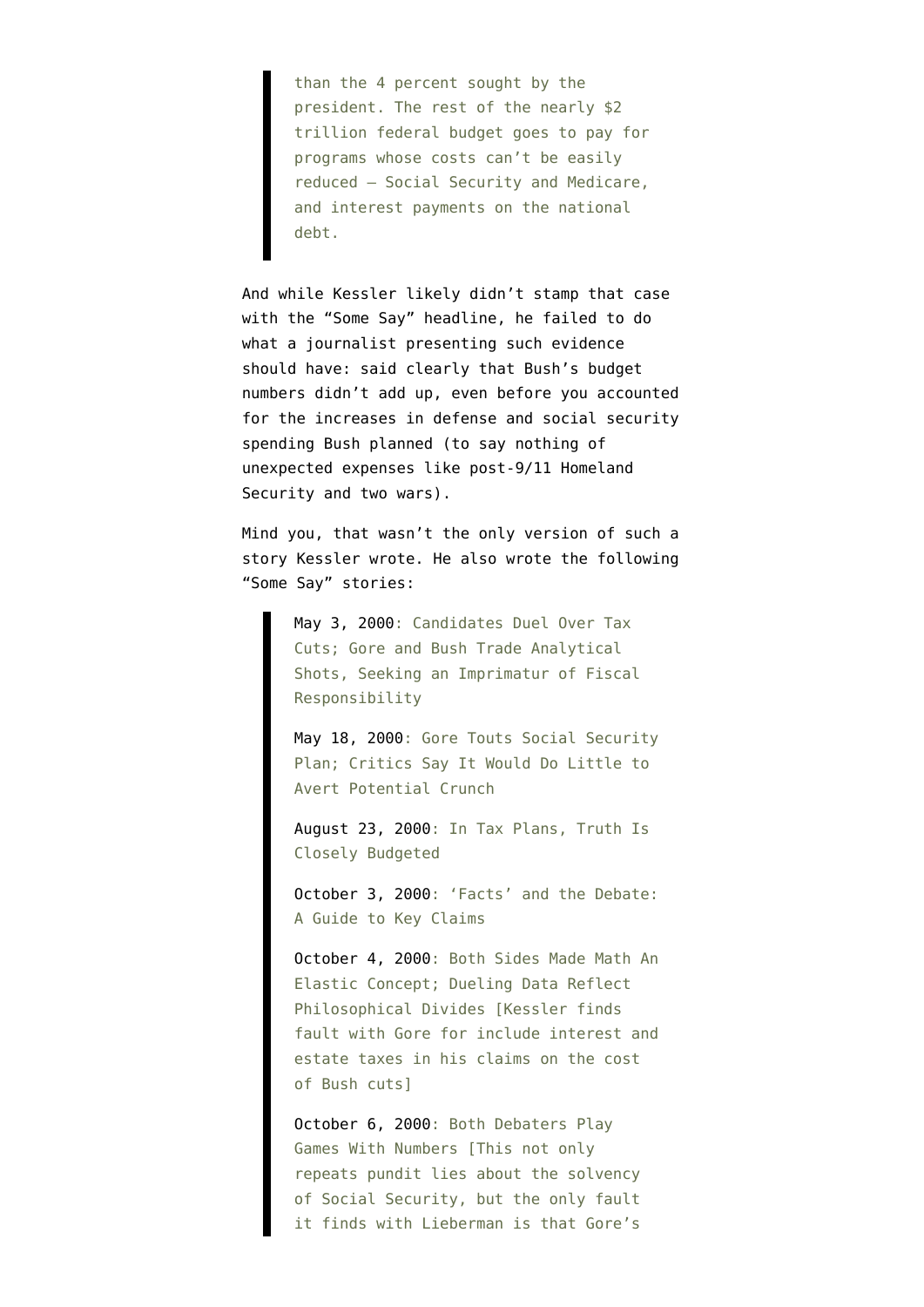budget estimates were more conservative than Congress']

[October 10, 2000:](http://pqasb.pqarchiver.com/washingtonpost/access/62301458.html?FMT=ABS&FMTS=ABS:FT&date=Oct+10%2C+2000&author=Glenn+Kessler%3BEllen+Nakashima&desc=Clinton+Caveat+On+Surplus+May+Cut+Both+Ways%3B+Bush%2C+Gore+May+Overstate+Amount+Available+for+Tax+Cuts%2C+Spending) Clinton Caveat On Surplus May Cut Both Ways; Bush, Gore May Overstate Amount Available for Tax Cuts, Spending [This finds fault with Clinton's claim that it'd be harder to eliminate a tax cut than rein in spending; heh]

[January 17, 2001:](http://pqasb.pqarchiver.com/washingtonpost/access/66854793.html?FMT=ABS&FMTS=ABS:FT&date=Jan+17%2C+2001&author=Glenn+Kessler&desc=Clinton%2C+Bush+Officials+Quarrel+Over+Surplus) Clinton, Bush Officials Quarrel Over Surplus

[February 18, 2001](http://pqasb.pqarchiver.com/washingtonpost/access/68740157.html?FMT=ABS&FMTS=ABS:FT&date=Feb+18%2C+2001&author=Glenn+Kessler+and+Dan+Morgan&desc=Some+Want+to+Keep+the+%27Death+Tax%27+Alive%3B+Group+of+Wealthy+People+Calls+Bush%27s+Plan+%27Bad%27+for+Country+and+Economy): Some Want to Keep the 'Death Tax' Alive; Group of Wealthy People Calls Bush's Plan 'Bad' for Country and Economy

[March 1, 2001:](http://pqasb.pqarchiver.com/washingtonpost/access/69128414.html?FMT=ABS&FMTS=ABS:FT&date=Mar+1%2C+2001&author=Glenn+Kessler&desc=Bush+Tries+to+Avoid+GOP%27s+Past+Pitfalls%3B+Critics+Believe+Long-Term+Budget+Woes+Loom) Bush Tries to Avoid GOP's Past Pitfalls; Critics Believe Long-Term Budget Woes Loom

Now, along the way, Kessler did point to a number of studies that showed Bush's tax cut would leave us in a hole; he did point to the accounting gimmickry behind it. But when it came to Democrats versus Republicans, the cult of balance won out over informing WaPo's readers that Democrats were right in their predictions that Bush's tax cuts would bring back deficit spending.

And they were right.

I don't mean to pick on Kessler; I just happened to review these stories the other day while looking at Kessler's long-lost believe in SEC filings.

But they do demonstrate how Kessler has been part of the problem for a long time.

Frankly, his obstinacy in the face of mounting evidence actually serves the country better than his efforts to balance Bush's budget gimmickry with Democratic corrections, if only as a foil. After all, his now comical refusal to look at the evidence provides catnip to his fellow DC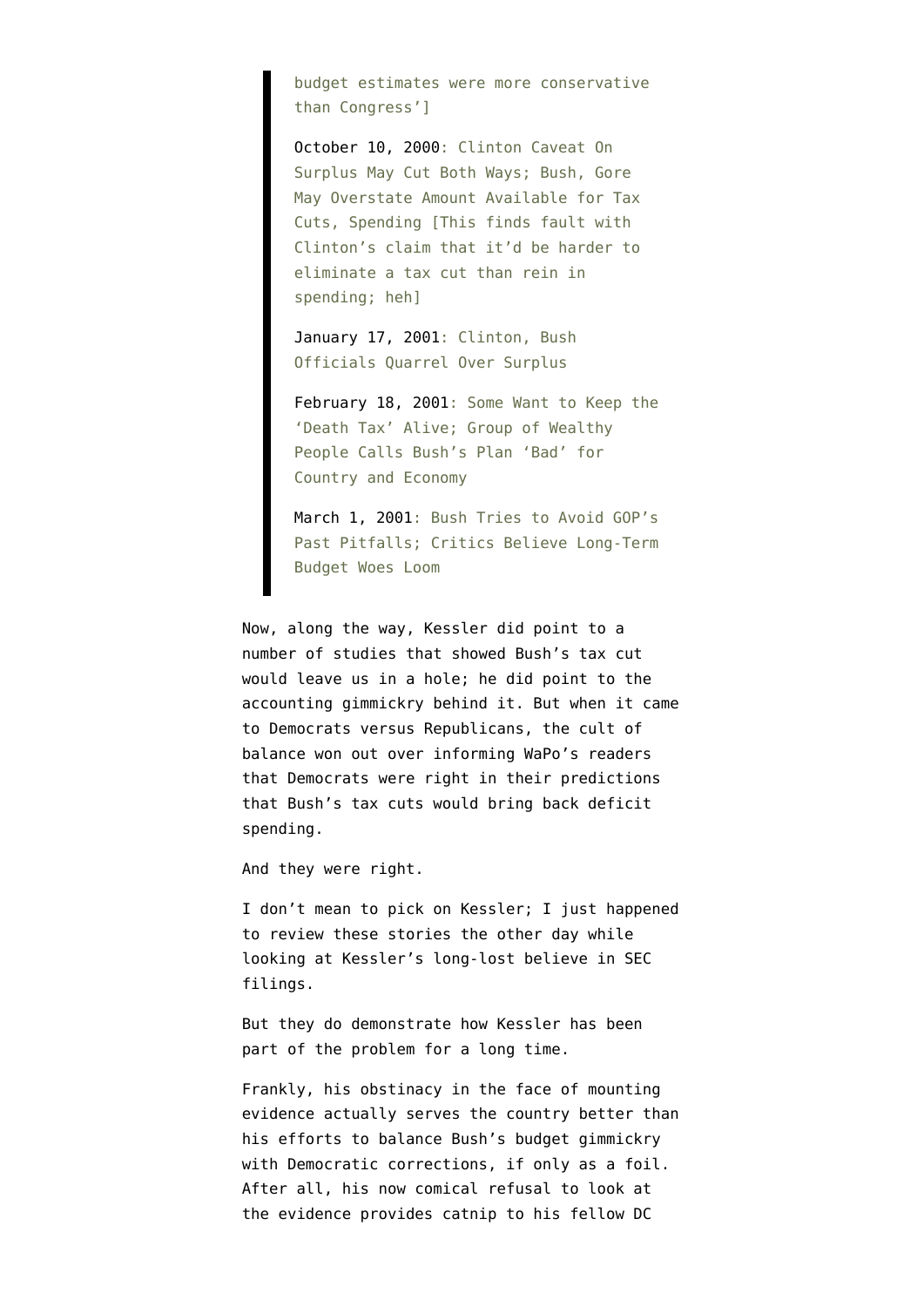journalists, not to mention frames this as a criminal issue.

But that does prove Krugman's point. We tried winning important economic questions through wonkery. That–and reporting like Kessler's–is what put us into such a big financial hole. It's a price we can't afford to pay again.

People get that the CEO of Bain Capital and firms like it are one of the reasons why their own economic lives keep getting worse. And the more Kessler tries to argue that a CEO should not be held responsible for the actions of his company, the more it plays into outrage about the kind of lack of accountability people like Mitt have enjoyed for a very long time.

# **[DO REPUBLICANS WISH](https://www.emptywheel.net/2012/07/15/do-republicans-wish-they-retroactively-had-let-newt-sustain-his-bain-attacks/) [THEY RETROACTIVELY](https://www.emptywheel.net/2012/07/15/do-republicans-wish-they-retroactively-had-let-newt-sustain-his-bain-attacks/) [HAD LET NEWT SUSTAIN](https://www.emptywheel.net/2012/07/15/do-republicans-wish-they-retroactively-had-let-newt-sustain-his-bain-attacks/) [HIS BAIN ATTACKS?](https://www.emptywheel.net/2012/07/15/do-republicans-wish-they-retroactively-had-let-newt-sustain-his-bain-attacks/)**

[youtube]BLWnB9FGmWE[/youtube]

Two soundbites from the Sunday shows have made a big stink: Mitt Romney's former Bain partner, Ed Conard, [admitting](http://upwithchrishayes.msnbc.msn.com/_news/2012/07/15/12751248-fmr-bain-partner-acknowledges-romney-was-legally-ceo-of-bain-until-2002) that Mitt was legally CEO of Bain until 2002. And GOP fixer Ed Gillespie, distancing Mitt from the outsourcing Bain did by [insisting](http://thinkprogress.org/election/2012/07/15/517751/romney-adviser-romney-not-responsible-for-bain-because-he-retired-retroactively/) Mitt had "retroactively retired" before all the bad stuff happened but while (Conard confirmed) he was legally CEO.

All that's on top of the fact that Mitt was profiting mightily from this vulture capitalism and siphoning the money to his offshore havens in Bermuda and Cayman Islands, which we're not yet really talking about.

More telling, though, is the [list of Republicans](http://thinkprogress.org/election/2012/07/15/517781/bill-kristol-romney-should-release-the-tax-returns-tomorrow/) now calling on Mitt to release more his tax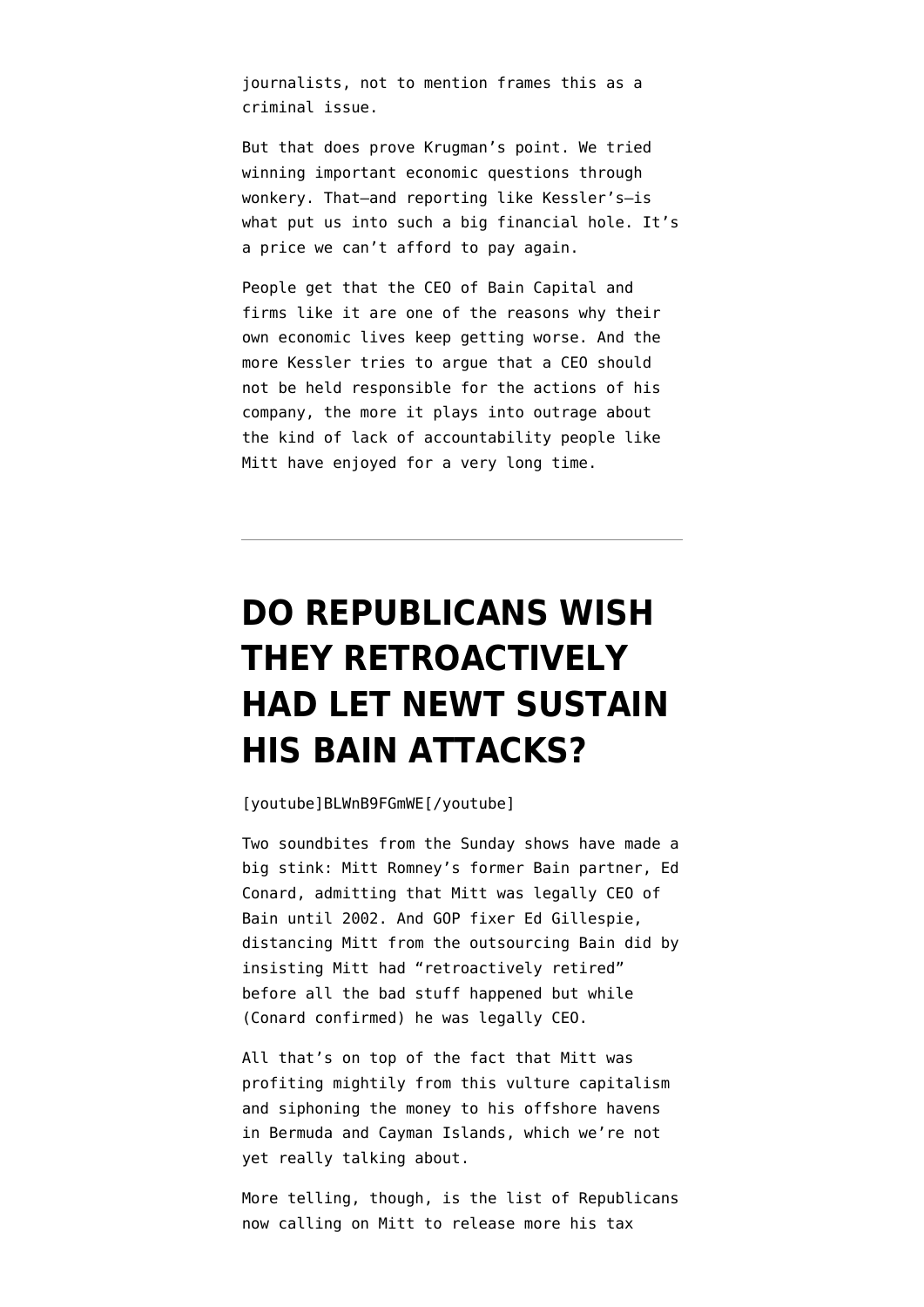returns:

- Columnist Bill Kristol
- AL Governor Robert Bentley
- Lobbyist and former MS Governor Haley Barbour
- Columnist George Will
- Strategist Matt Dowd
- Strategist Ana Navarro
- Strategist John Weaver

Now, none of these people–with the possible exception of Barbour–are big insiders who have any leverage over Mitt. Moreover, I can't think of any way that any of them would definitely know the content of Mitt's tax returns.

But what if they do? What if they know or suspect that those tax returns would expose not just Mitt's role in Bain (including how much they paid him in salary in 2001 and 2002 to do, Mitt claims, absolutely nothing), but how much money he siphoned away to tax havens so as to avoid paying his fair share to the country he now wants to lead? What if they know the tax returns will doom his campaign, and want to force him to release them now, while they can still replace him with Chris Christie or someone else? (To be fair, with such a diverse mix of GOPers, I suspect they've got different motives for their comments, including–some of them–good faith belief releasing the forms would be best.)

Which makes me think back to the week in January when the GOP had the chance to fully expose what Mitt did at Bain–with the video Newt's SuperPAC released above–but backed off that chance. (h/t [ZachBeauchamp](http://twitter.com/zackbeauchamp/statuses/224544879169122304) for finding a working copy)

Newt released the video on January 7. By January 10, Newt [accused](http://thehill.com/video/campaign/203265-gingrich-romney-firm-bain-capital-undermined-capitalism) Mitt of undermining capitalism. But then, on January 11, he reversed himself, [claiming](http://www.politico.com/news/stories/0112/71336.html) he overstepped and asking his SuperPAC to edit the video, using the same claims of inaccuracy advanced by fact checkers that have foundered on the obvious facts included in SEC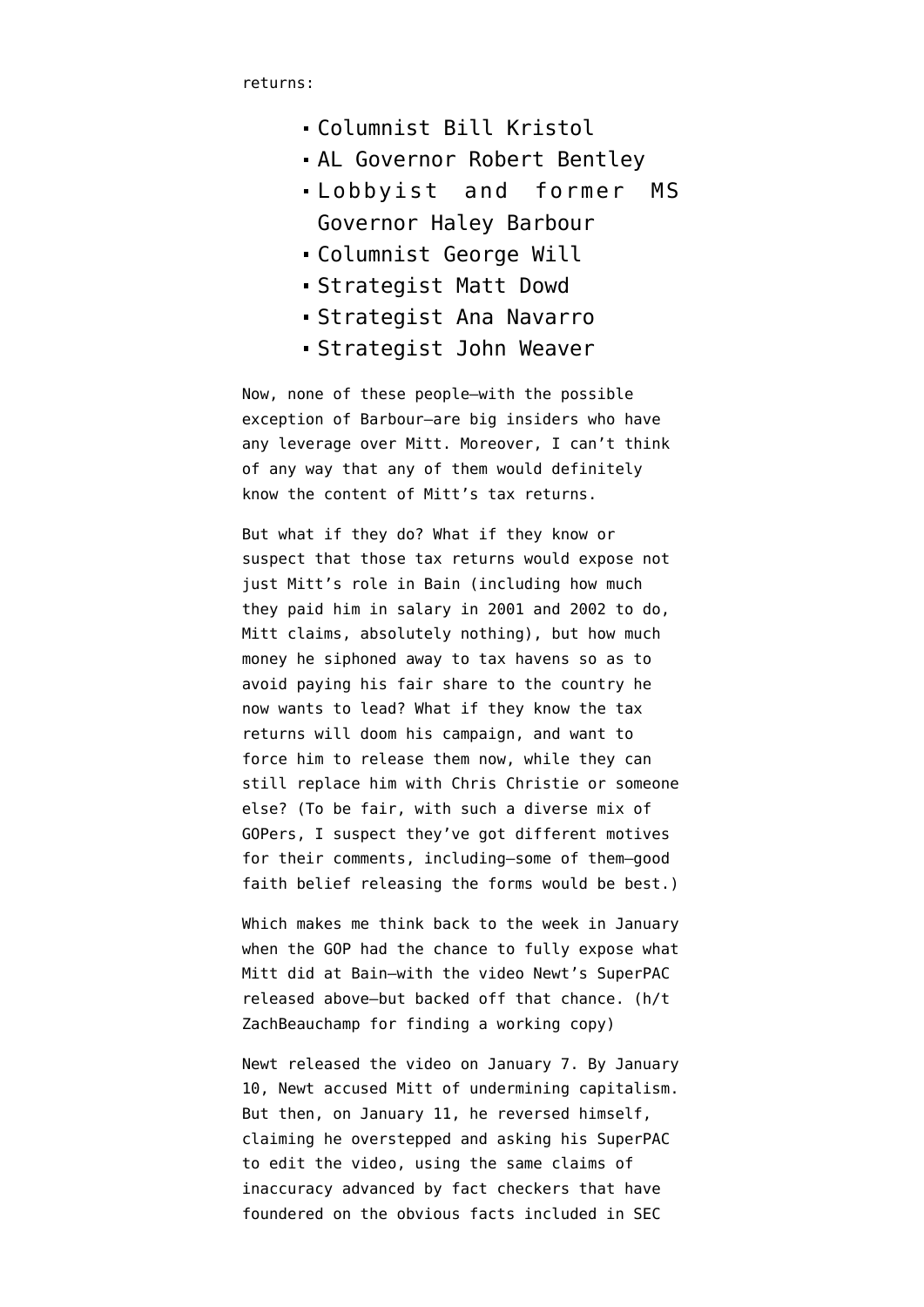filings now. But by January 17, he was [calling](http://www.nationalreview.com/corner/288363/gingrich-calls-romney-release-tax-returns-brian-bolduc) [on Mitt](http://www.nationalreview.com/corner/288363/gingrich-calls-romney-release-tax-returns-brian-bolduc) to release his tax returns. Newt [won](http://www.washingtonpost.com/blogs/election-2012/post/south-carolina-republican-primary-live-updates-photos-video/2012/01/21/gIQADpwbGQ_blog.html) the South Carolina primary on January 21. On January 24, Mitt [released](https://www.nytimes.com/2012/01/25/us/politics/romneys-tax-returns-show-21-6-million-income-in-10.html?pagewanted=all) a single tax return, showing he paid very little in taxes and had tax shelters in Switzerland (now closed), Bermuda, and Cayman Islands, but revealing nothing about what he did in the key years in 2001 and 2002. Since Mitt won the nomination, Newt has even [warned](http://www.huffingtonpost.com/2012/05/22/newt-gingrich-bain-capital_n_1534901.html) Democrats not to attack Mitt on the same terrible Bain record he himself did.

I sort of get the feeling Newt knows what's in Mitt's tax returns. Indeed, I've seen oblique tweets from a few Republicans this weekend saying "I told you so" and paying off debts, leading me to believe more than a few Republicans tried to warn their party that this Bain thing would blow up and are now being vindicated.

In any case, I wonder (as does [Steve Benen](https://twitter.com/stevebenen/status/224567607456567296)) whether Republicans are trying to claim a mulligan, now that this Bain record has come back into play. I wonder if they're wishing that Newt had at least sustained his attacks on Mitt's Bain record, so they wouldn't be saddled with such a toxic–and potentially worsening problem–in their candidate. That's not to say the GOP actually wanted Newt to beat Romney with these attacks; he's guilty of the same arrogance and corruption, if on a smaller scale. That's not to say they liked the way obvious attacks on Bain discredited a kind of capitalism that they not only support, but is heavily funding the GOP side of this campaign (the Democratic side, too, though not as generously as it did in 2008). But had Newt sustained that attack, they probably wouldn't be dealing with Mitt's meltdown right now, and probably wouldn't be dealing with Mitt, the candidate, at all.

For the record, there's one Republican who has definitely seen Mitt's tax returns. As Brian Beutler [pointed out](http://talkingpointsmemo.com/archives/2012/07/romneys_big_tax_return_tell.php) the other day, McCain's former campaign manager Steve Schmidt saw 20 years of Mitt's tax returns when vetting Mitt to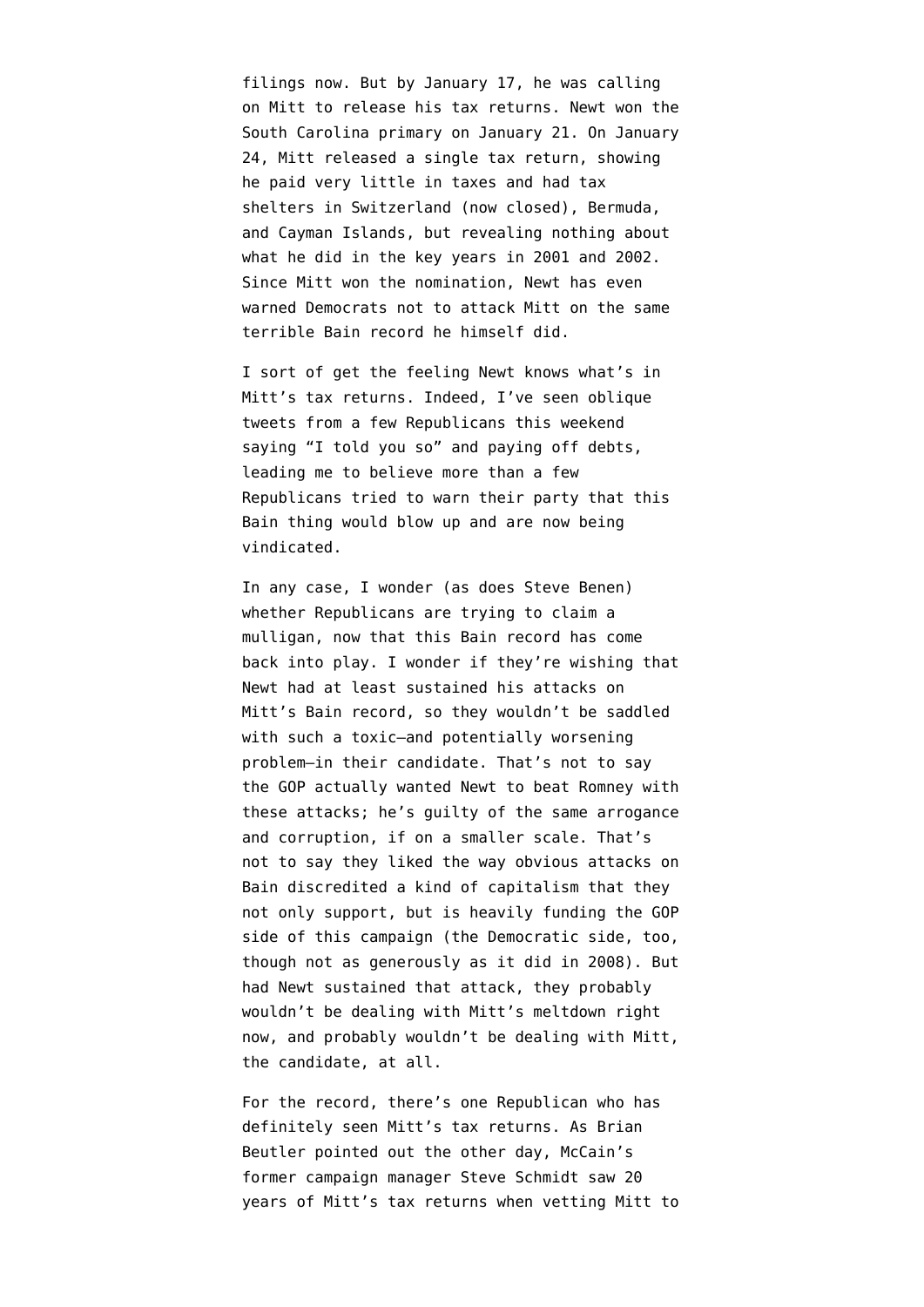be John McCain's Veep. And at least in January–he has remained conspicuously silent during this latest flap–Schmidt said Mitt shouldn't release anymore tax returns.

> I think that he`s the front-runner in the race. I think he`s the most likely person to be the nominee of the party. And I would never advise him to disadvantage himself with issues like his taxes, against what is precedent for campaigns.

> I think that he will probably do what presidents and vice presidents typically have done with regard to the release of their taxes. But if it was good enough for John Kerry, it ought to be good enough for Mitt Romney. He shouldn`t release information that disadvantages himself and opens up a lot of attacks.

(I've asked Beutler for the date of this quote–it sounds like it came before Mitt released any tax returns, but I'm not clear if it came after Newt had released the video.) Update: Schmidt made these comments on January 10, the last day of Newt's attack on Bain's record. Interesting.

# **[GLENN KESSLER DIDN'T](https://www.emptywheel.net/2012/07/14/glenn-kessler-didnt-used-to-treat-sec-filings-as-boilerplate/) [USED TO TREAT SEC](https://www.emptywheel.net/2012/07/14/glenn-kessler-didnt-used-to-treat-sec-filings-as-boilerplate/) [FILINGS AS](https://www.emptywheel.net/2012/07/14/glenn-kessler-didnt-used-to-treat-sec-filings-as-boilerplate/) [BOILERPLATE](https://www.emptywheel.net/2012/07/14/glenn-kessler-didnt-used-to-treat-sec-filings-as-boilerplate/)**

As gobsmacked as I am that no one can seem to find the people running Bain Capital from 1999 to 2002, when Mitt Romney was officially listed as its CEO, Chairman, and President, I'm equally shocked by Glenn Kessler's claims that SEC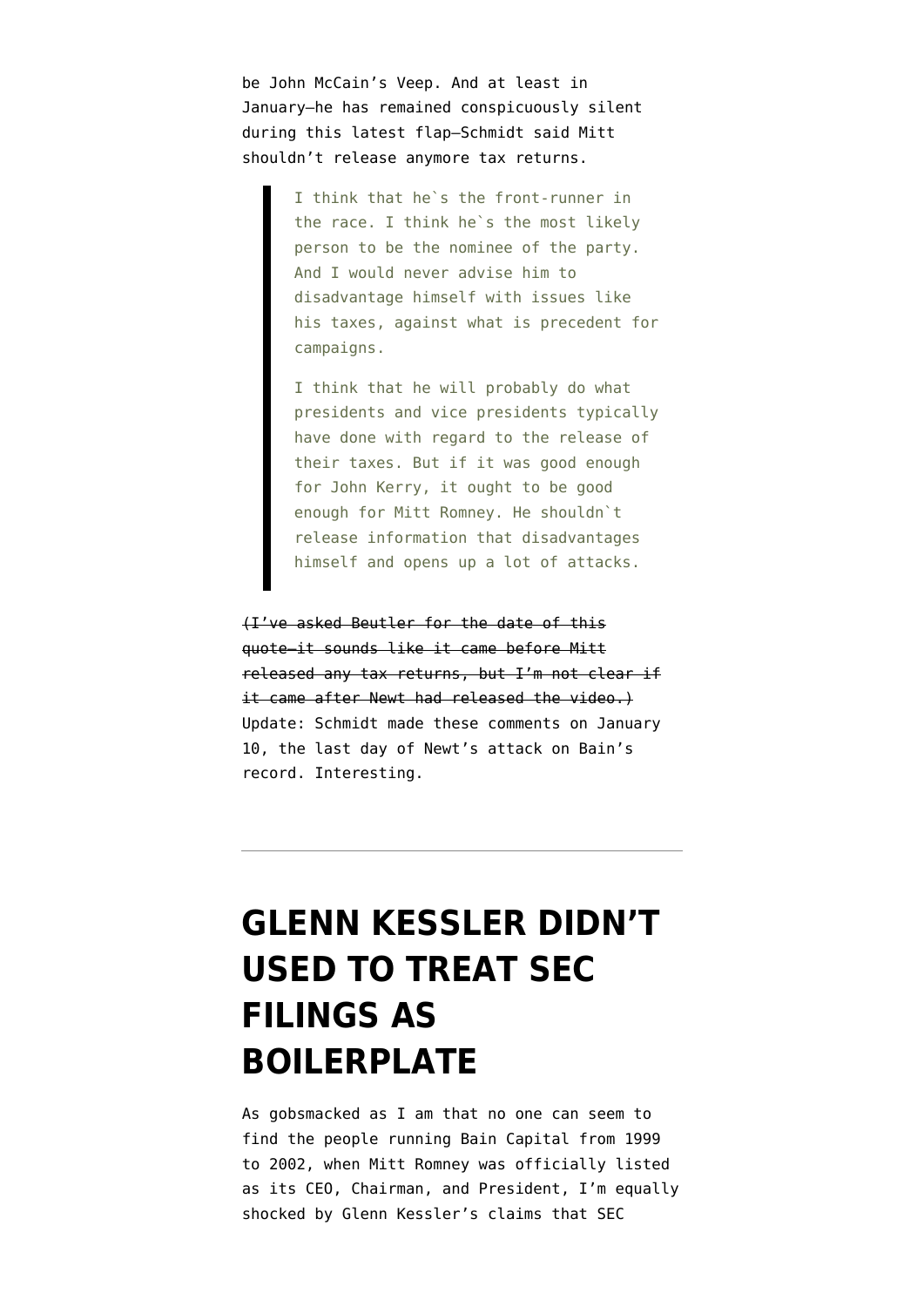documents are not to be trusted.

Kessler's scarequoted SEC documents

On Thursday, Kessler [suggested](http://www.washingtonpost.com/blogs/fact-checker/post/mitt-romney-and-his-departure-from-bain/2012/07/12/gJQAASzUfW_blog.html) SEC filings don't mean what they say.

> There appears to be some confusion about how partnerships are structured and managed, or what SEC documents mean. (Just because you are listed as an owner of shares does not mean you have a managerial role.)

Then on Friday, he [mocked](http://www.washingtonpost.com/blogs/fact-checker/post/do-bain-sec-documents-suggest-mitt-romney-is-a-criminal/2012/07/12/gJQAlyPpgW_blog.html) the journalistic convention that treated "SEC documents" (his scarequotes) as factual.

> There is a journalistic convention that appears to place great weight on "SEC documents." But these are public filings by companies, which usually means there are not great secrets hidden in them. The Fact Checker, in an earlier life covering Wall Street, spent many hours looking for jewels in SEC filings.

### [snip]

We had [examined many SEC documents](http://www.washingtonpost.com/blogs/fact-checker/post/the-obama-campaigns-suspect-claim-about-romneys-role-in-store-closings/2012/01/17/gIQA6wey6P_blog.html) related to Romney and Bain in January, and concluded that much of the language saying Romney was "sole stockholder, chairman of the board, chief executive officer, and president" was boilerplate that did not reveal whether he was actually managing Bain at the time. (For instance, there is no standard definition of a "chief executive," securities law experts say, and there is no requirement for anyone to have any responsibilities even if they have that title.)

Trillions of dollars are traded based on what these documents say, but a purportedly respectable journalist who used to cover Wall Street says they're just boilerplate.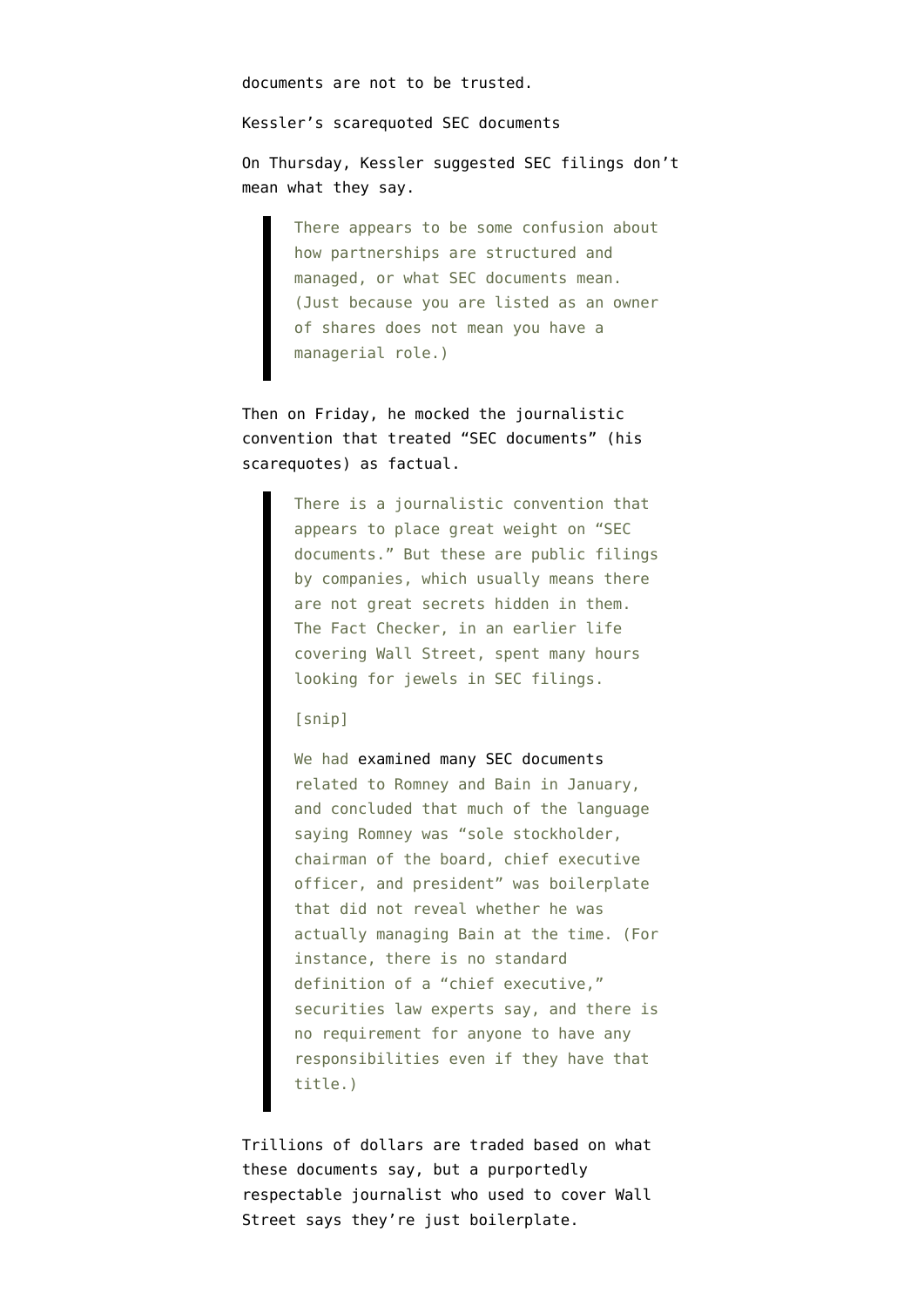Only, he didn't used to say that.

As Kessler reminds his readers, he used to cover finance. So to see how he, as a finance reporter, treated SEC documents, I thought I'd review what he wrote during precisely the period Mitt's corporate whereabouts are in such dispute, 1999 to 2002. Kessler covered finance at the WaPo from the time he moved there in 1998 until about May 2, 2002, when he started covering foreign affairs. Thus, Kessler stopped covering finance just weeks after the time Mitt resigned from the boards of Marriott and Staples (presumably Mitt's severance deal with Bain was around the same time).

SEC filings, more SEC filings, and no boilerplate

It was an interesting time to cover finance, too. In addition to a slew of articles engaged in one-side, other-side journalism citing experts [warning that Bush's tax cuts](https://secure.pqarchiver.com/washingtonpost/access/72375127.html) might bring back deficit spending but Pete Domenici and Ari Flesicher saying they wouldn't so he couldn't really be sure, Kessler covered growing awareness about tax havens, the end of the Dot-Com bubble, the AOL Time-Warner merger, and Enron. And in a number of those stories he treated earnings reports and other SEC documents as transparent truth.

Kessler [pointed to corporate earnings reports](https://secure.pqarchiver.com/washingtonpost/access/38580969.html) for a January 29,1999 story predicting the economy would begin to slow.

> Corporate earnings are closely watched on Wall Street because, in a world of dreams, deals and wild bets, earnings are real; they are the equivalent of batting averages for baseball addicts. Corporate earnings also provide hints on the general direction of the economy, which is why some analysts remain downbeat about the economy in the coming year despite the string of positive earnings reports. [my emphasis]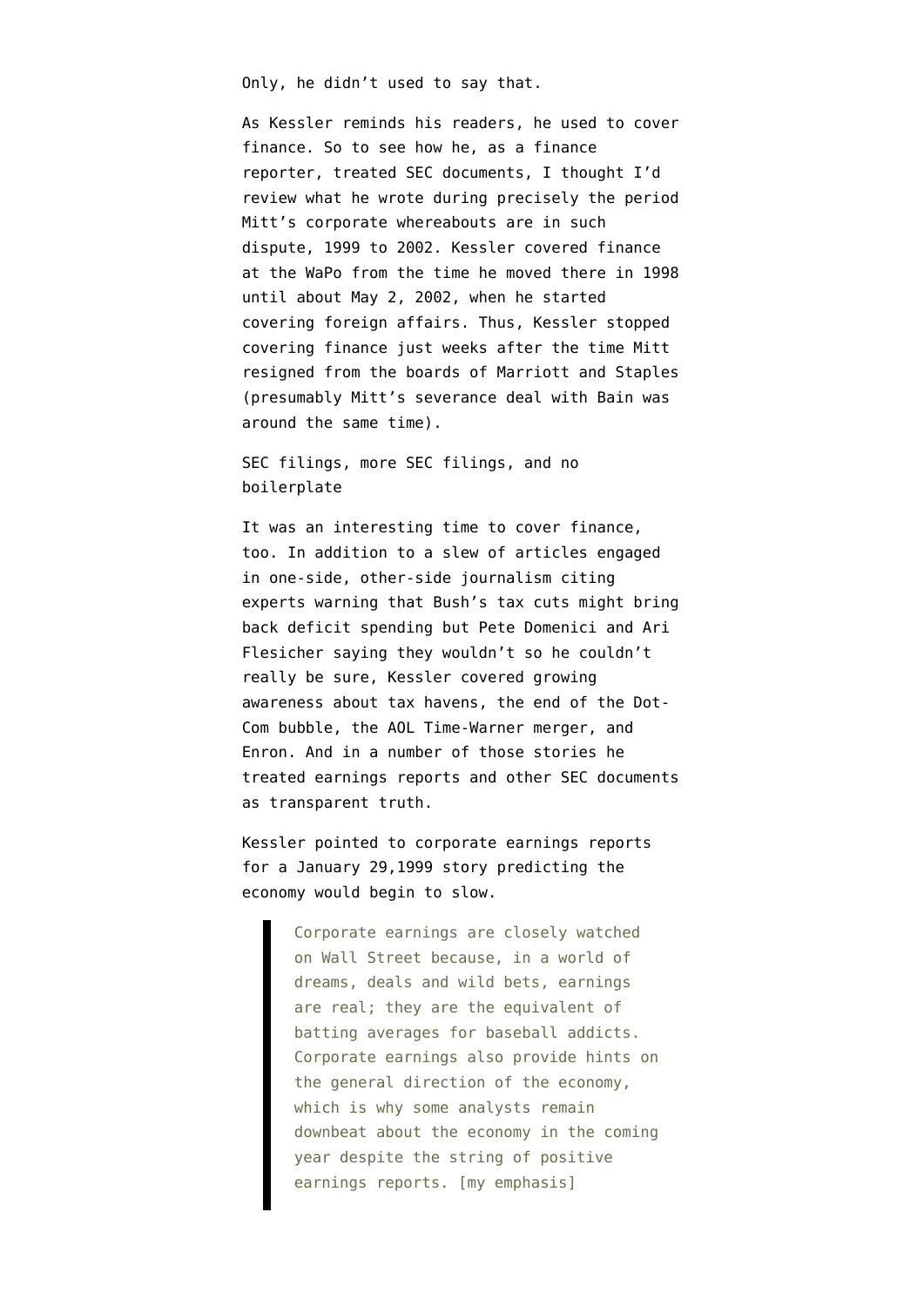### And he looked at them in very close detail.

Individual corporate earnings reports also turn up nuggets of how companies have boosted their profits. Compaq Computer Corp., the world's number two computer maker, said Wednesday that fourth-quarter earnings rose a betterthan-expected 2.2 percent. Profits rose to 43 cents a share, compared with 42 cents in the same period of 1997. But tax credits from Compaq's purchase of Digital Equipment Corp. last year significantly cut the company's tax rate, boosting net income about 5 cents a share.

In a [January 13, 2000 story](https://secure.pqarchiver.com/washingtonpost/access/47850262.html) explaining different estimates for the value of the AOL Time-Warner deal, Kessler reveals the WaPo was the only paper to look beyond stock price in its calculations; it included Time-Warner's debt, presumably gleaned from SEC documents.

A [February 2, 2002 piece](http://pqasb.pqarchiver.com/washingtonpost/access/104626820.html?FMT=ABS&FMTS=ABS:FT&date=Feb+3%2C+2002&author=Glenn+Kessler&desc=Enron+Appears+to+Have+Paid+Taxes) purporting to confirm that Enron had not dodged taxes focused closely on SEC documents (a Congressional Joint Committee on Taxation [determined](https://encrypted.google.com/url?sa=t&rct=j&q=enron%20tax%20payments&source=web&cd=10&ved=0CG4QFjAJ&url=http%3A%2F%2Fwww.jct.gov%2Fs-3-03-vol1.pdf&ei=saIBUImmO9Gi0gHN4ZzjBw&usg=AFQjCNFejImp0Y8ZXifzHJdWl2Bda1D5dg&cad=rja) Enron had, in fact, dodged taxes from 1996-1999).

> A close review of Enron's financial statements and interviews with tax specialists and accountants indicate that Enron also paid federal taxes because of what is called the alternative minimum tax. That is a separate tax system designed to ensure that most companies pay some tax when they earn a profit, no matter how many tax reduction techniques they use.

### [snip]

Part of the problem in interpreting Enron's tax payments is that a crucial detail appears only in a footnote to a footnote in the company's annual report — and the language is vague. The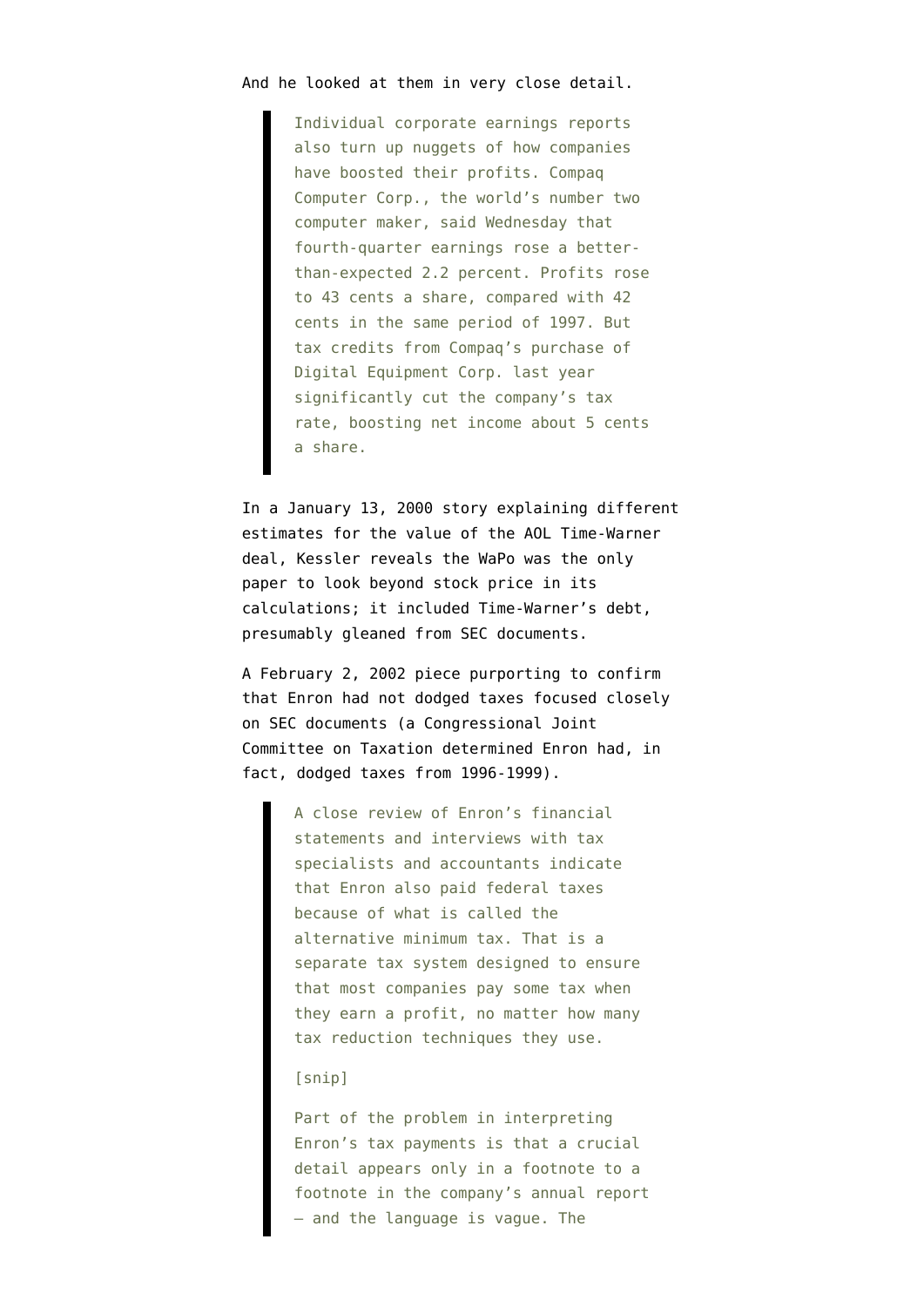footnoted item deals with the impact of the tax break for stock options. Accounting experts who examined the footnote disagreed on whether Enron's reported figure of \$112 million in 2000 taxes paid included the huge tax break for stock options exercised by employees. Citizens for Tax Justice believes it does not, which is why it calculates that Enron paid no taxes, an estimate that was first reported by the New York Times and widely publicized across the country.

But [Enron spokesperson Karen] Denne, after examining the issue at The Washington Post's request, said the \$112 million reported figure of federal taxes paid, on U.S. profits of \$640 million, includes the deduction taken for stock options. The annual report says the company paid \$29 million in federal taxes in 1999 after earning \$357 million, and \$30 million in 1998 on \$197 million profit.

Several experts said the dispute may be moot because it appears clear that, no matter how much Enron reduced its regular tax liability through stock options or other techniques, the company still paid taxes under the alternative minimum tax, according to Enron financial data filed with the Securities and Exchange Commission.

A [March 7, 2002 front page story](http://pqasb.pqarchiver.com/washingtonpost/access/110223736.html?FMT=ABS&FMTS=ABS:FT&date=Mar+7%2C+2002&author=Glenn+Kessler&desc=Bush+Plan+Puts+CEOs+On+Notice%3B+New+Accountability+For+Accounting) introducing the Bush proposal that would become Sarbanes-Oxley, which described the disclosure problems at the heart of the Enron scandal, Kessler didn't blame "boilerplate" for misleading SEC filings; rather, he blamed footnotes and dense language.

> It would also direct the Securities and Exchange Commission to ensure that a company provides investors with a true picture of its value, without obscuring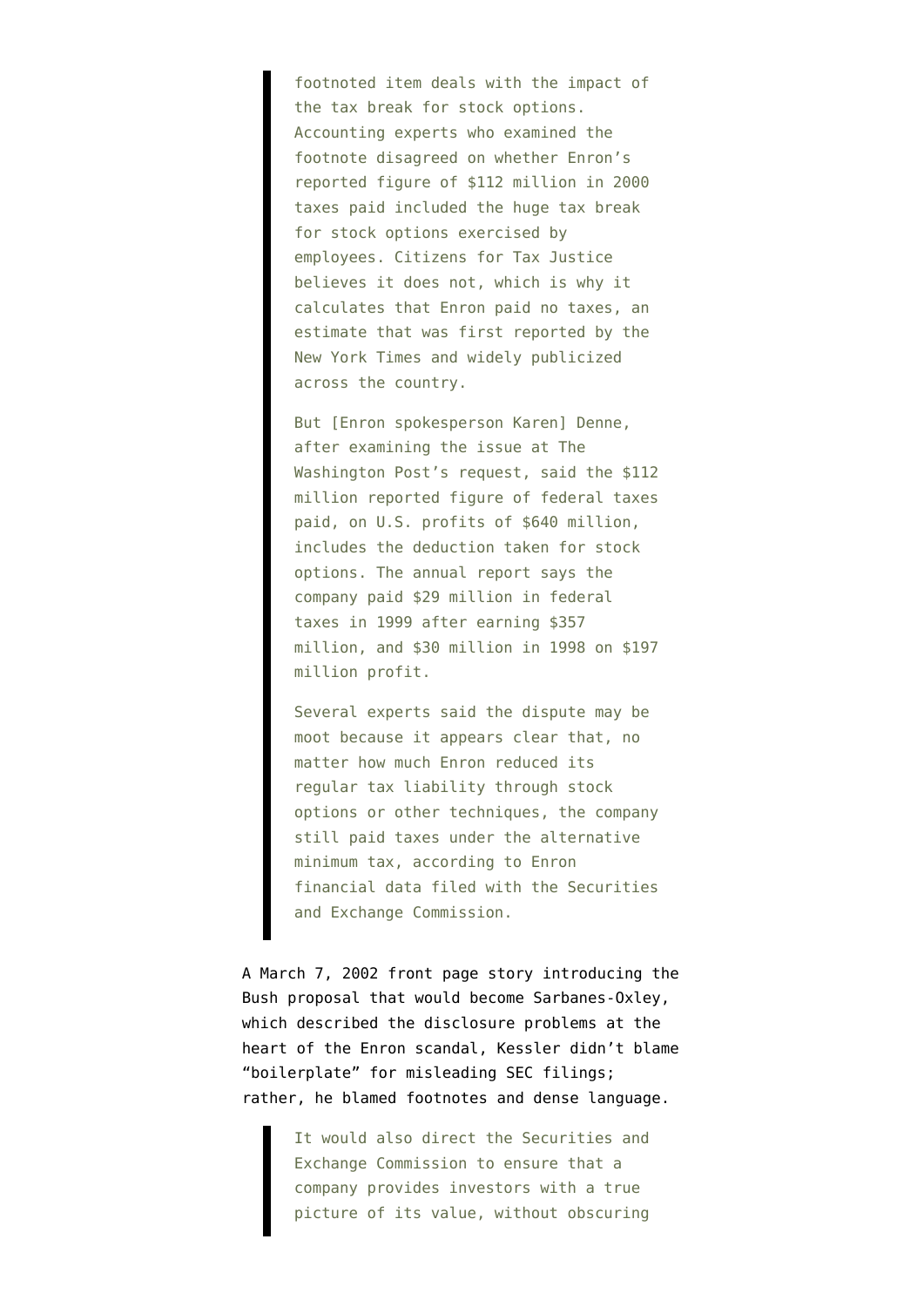the details in footnotes and dense language.

Kessler suggests that the plain language claims–such as who was CEO, Chairman, and President–can be trusted. It's just the footnotes that deserve closer attention.

Thus, even at the moment in history when SEC filings were under most scrutiny, Kessler still treated them as evidence of the truth.

Kessler has not only discovered boilerplate, he discovered anonymity

Looking at Kessler's earlier finance stories also shows that he usually named the securities and tax experts he consulted. His bubble slowdown article cited Charles Hall (or Hill, which he uses once), Ezra Greenberg, and David Jones. His Enron tax story cited Robert Willens and the service Thomson Financial (though he appears to have spoken to a number of other tax experts). His Sarbox story cited Douglas Branson (he also cites an Administration official who might be Paul O'Neill anonymously).

That's a practice Kessler seems to have lost, too.

While he attacks the [BoGlo story](http://www.boston.com/news/politics/articles/2012/07/12/government_documents_indicate_mitt_romney_continued_at_bain_after_date_when_he_says_he_left/) for consulting a former SEC member, Roberta Karmel, who donates to Democrats…

> The story seems to hinge on a quote from a former Securities and Exchange Commission member, which would have more credibility if the Globe had disclosed she was a [regular contributor](http://www.opensecrets.org/indivs/search.php?name=karmel%2C+roberta&state=NY&zip=&employ=&cand=&old=Y&sort=N&capcode=qzvjc&submit=Submit+your+Donor+Query) to Democrats.

He does not name the securities experts he relies on to dismiss one of the SEC documents listing Mitt as CEO and President of Bain Capital in 2000.

> We consulted with securities law experts, with many years of experience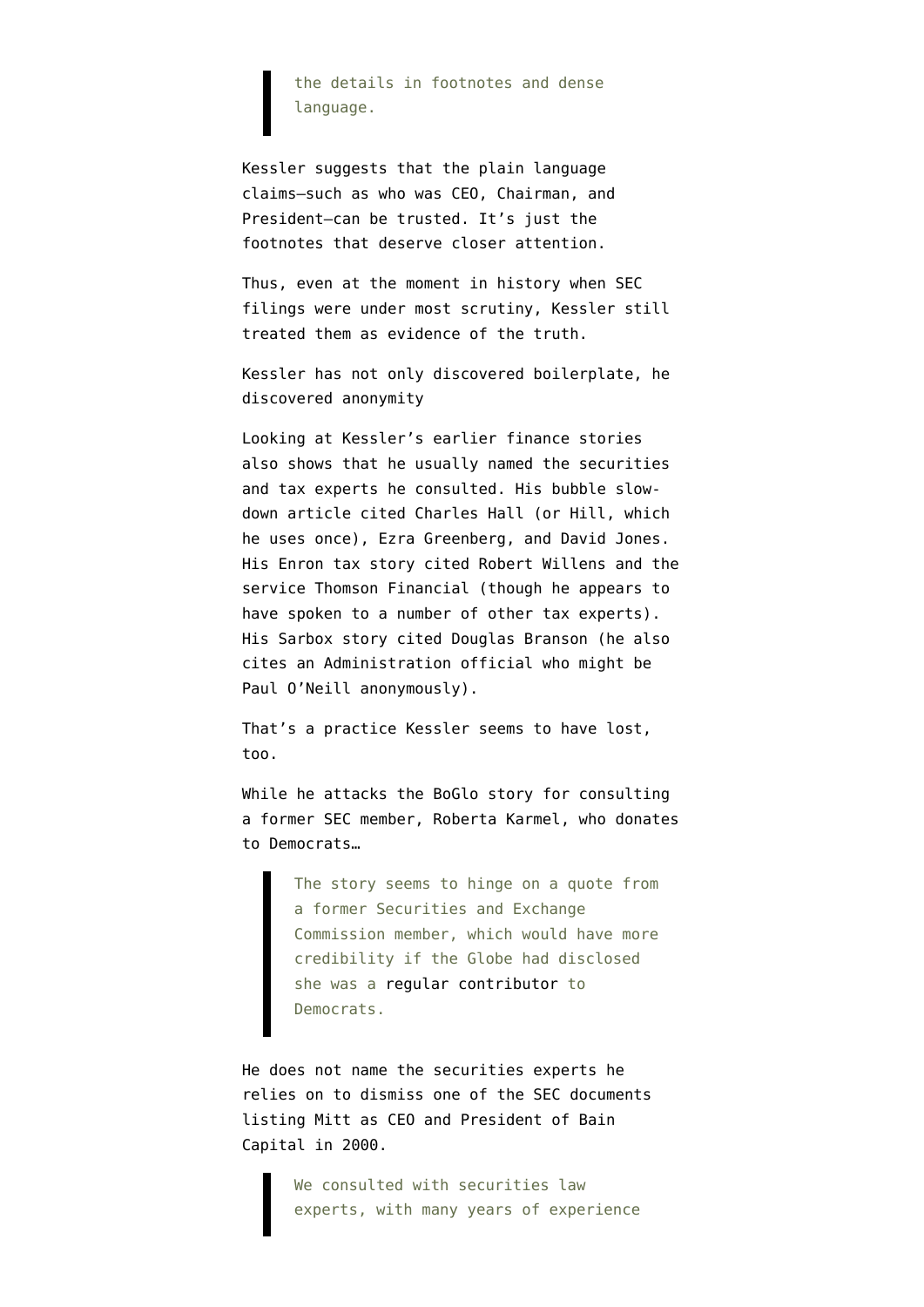with these forms. One expert examined this document at our request. He suspected that someone had simply duplicated a filing that had been made many times before, though he acknowledged, "it looks inartful in retrospect."

If Kessler's sources' many years of experience were so impressive, don't you think he might have named them? Unless, of course, he was committing the same journalistic failing he accused BoGlo of, picking partisan sources to tell the story he wanted?

What's clear, however, is that this is not just a dispute between the BoGlo and today's Kessler, but also a dispute between the practices he followed when he covered this stuff everyday and those he's employing now.

I'm pretty sure Glenn Kessler, circa 2000, would be pulling out the Pinocchios on his future self.

# **[WHERE IS THIS KILLER](https://www.emptywheel.net/2012/07/14/where-is-this-killer-instinct-in-governance/) [INSTINCT IN](https://www.emptywheel.net/2012/07/14/where-is-this-killer-instinct-in-governance/) [GOVERNANCE?](https://www.emptywheel.net/2012/07/14/where-is-this-killer-instinct-in-governance/)**

[youtube]Ud3mMj0AZZk[/youtube]

I confess I am thoroughly enjoying the Obama campaign's attack on Mitt Romey's Bain experience. Contrary to DC pundits' beliefs, the outsourcing story really really resonates in those parts of the country where outsourcing has devastated the country–which just happen to include a bunch of swing states. Yet with the squabble over when Mitt left, the pundits have catnip to keep them interested while the Obama campaign really builds the narrative about Mitt.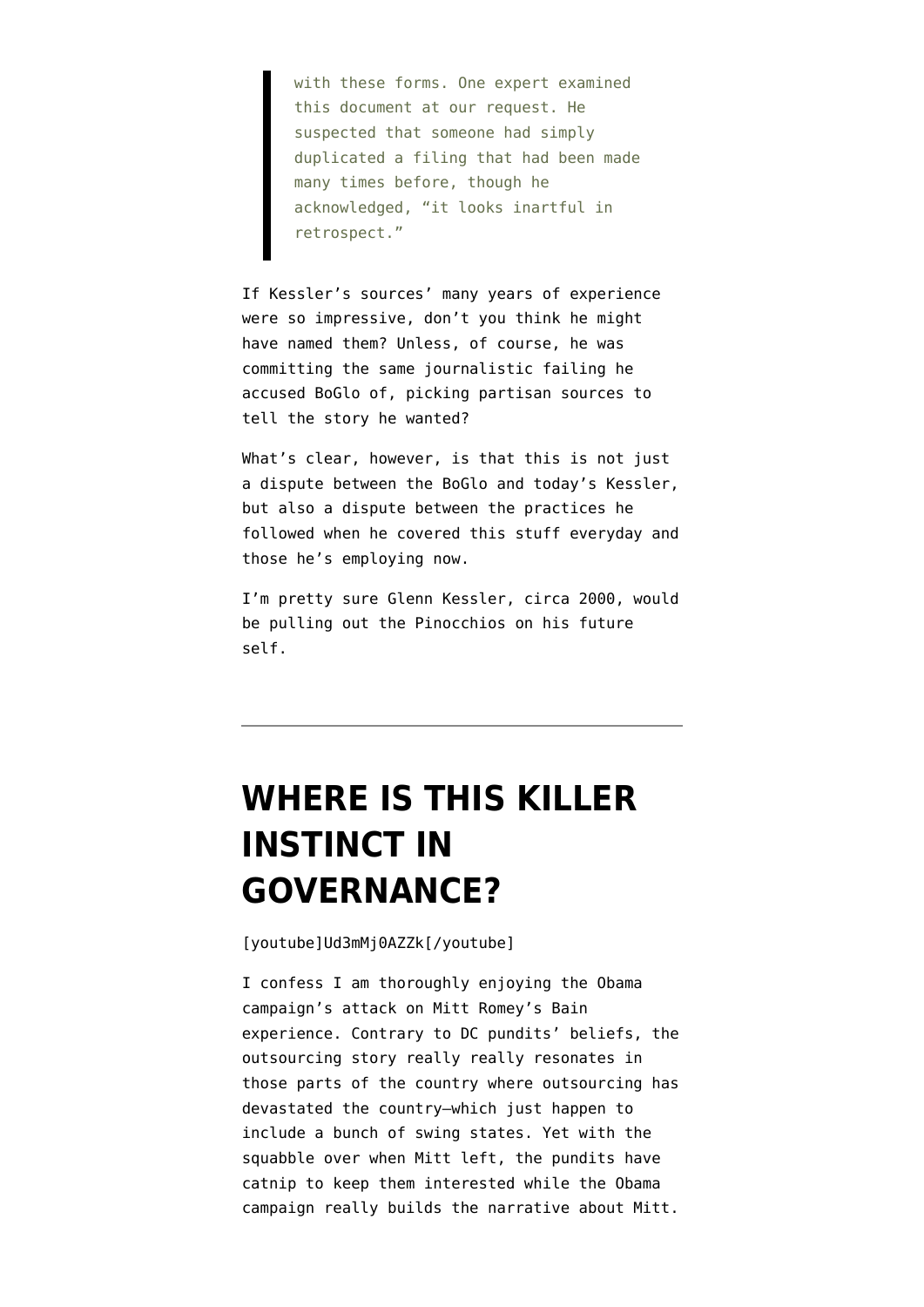If the economy crashes again–which is, I think, the biggest threat to Obama's reelection–he will have already cemented the idea that financial vultures like Mitt are the problem, not the solution. And heck, the campaign's focus on tax havens like Bermuda and Cayman Islands might actually get society to focus on them generally.

Plus, as ads like this show, the Obama campaign is showing a wonderful cutthroat instinct rarely seen among Democrats.

But as big a mystery as who ran Bain Capital for the three years when Mitt was legally CEO but purportedly doing nothing with the company is this: where has this killer instinct been the last 3 years?

Imagine how effective such ads would be targeted at the obstructionists in the Senate? Mocking the 33rd time House Republicans repeal ObamaCare rather than doing something about jobs? And while I understand that such killer attacks are more effective directed against one villain who personifies evil, the GOP has villainized Pelosi effectively–there are ways to do it.

Obama's right: Corporatist vultures like Mitt are part of the problem (though Obama's fondness for trade deals is too). But so are the people in Congress who would rather see the economy fail just to have the President fail too.

Republicans in Congress truly are villains (many Democrats are too, of course). It's time to start treating them like it.

# **[SHELDON ADELSON](https://www.emptywheel.net/2012/06/14/sheldon-adelson-will-buy-a-very-effective-october-surprise/) [COULD BUY BIBI A VERY](https://www.emptywheel.net/2012/06/14/sheldon-adelson-will-buy-a-very-effective-october-surprise/) [EFFECTIVE OCTOBER](https://www.emptywheel.net/2012/06/14/sheldon-adelson-will-buy-a-very-effective-october-surprise/)**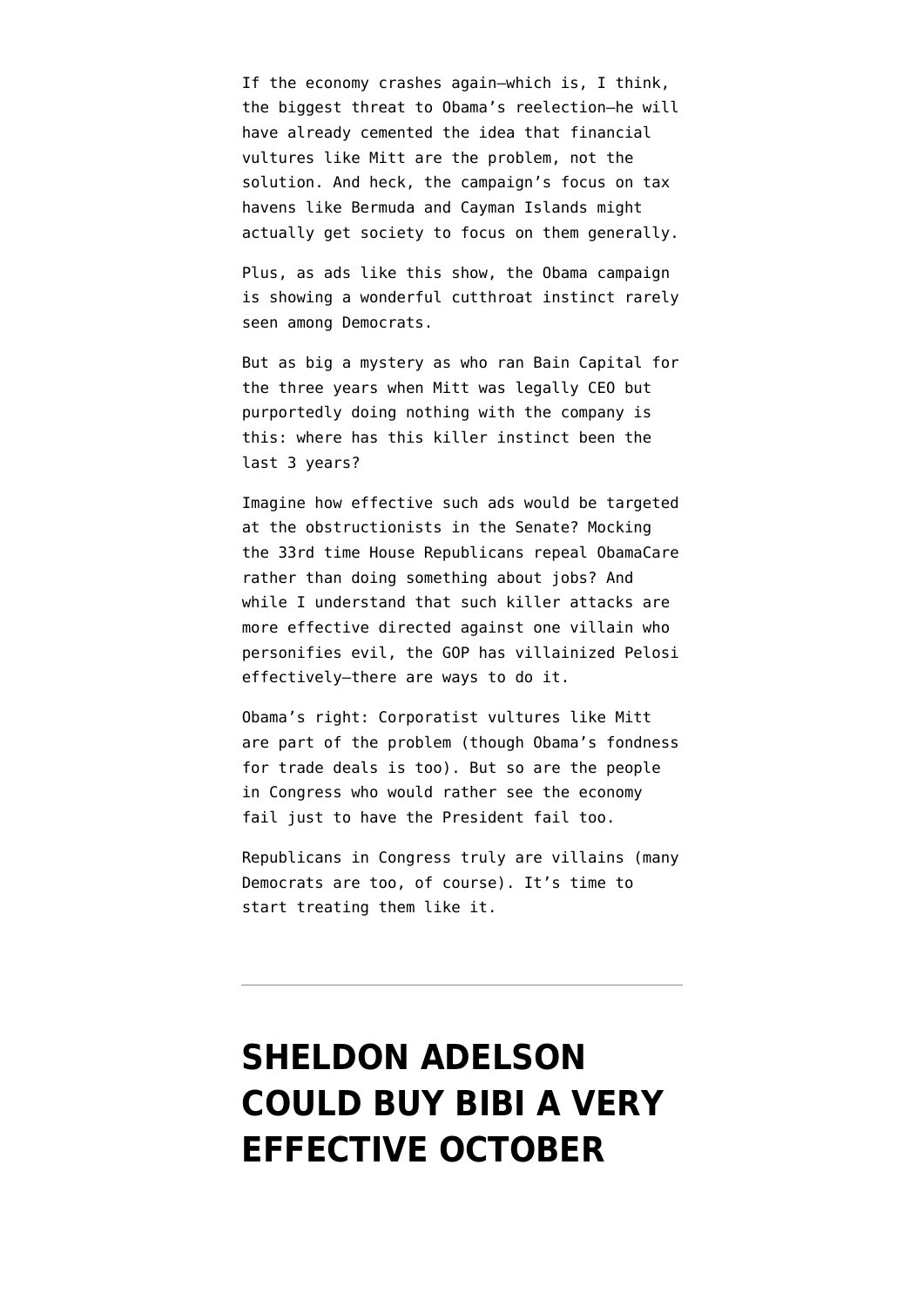### **[SURPRISE](https://www.emptywheel.net/2012/06/14/sheldon-adelson-will-buy-a-very-effective-october-surprise/)**

The Internet is abuzz today with Sheldon Adelson's [announcement](http://www.forbes.com/sites/stevenbertoni/2012/06/13/exclusive-adelsons-pro-romney-donations-will-be-limitless-could-top-100m/) that he has already donated \$10 million to Mitt Romney's SuperPAC and plans to provide limitless donations to defeat Obama.

> Forbes has confirmed that billionaire Sheldon Adelson, along with his wife Miriam, has donated \$10 million to the leading Super PAC supporting presumptive Republican presidential nominee Mitt Romney–and that's just the tip of the iceberg. A well-placed source in the Adelson camp with direct knowledge of the casino billionaire's thinking says that further donations will be "limitless."

But the attention is mostly focused on the sheer numbers he's talking about, not what it suggests that Adelson–who already spent buckets of money to try to defeat Mitt in the primary–has now promised limitless donations to defeat Obama.

This is about Likud trying to decide the American elections.

Adelson doesn't hide the fact that this donation is about Israel as much as it is Obama's "socialism."

> Adelson, this source continues, believes that "no price is too high" to protect the U.S. from what he sees as Obama's "socialization" of America, as well as securing the safety of Israel. He added that Adelson, 78, considers this to be the most important election of his lifetime.

Nor is it surprising he's doing this. More than he is for any of these American politicians, Adelson is Bibi Netanyahu's Sugar Daddy. And Obama has been remarkably successful thus far in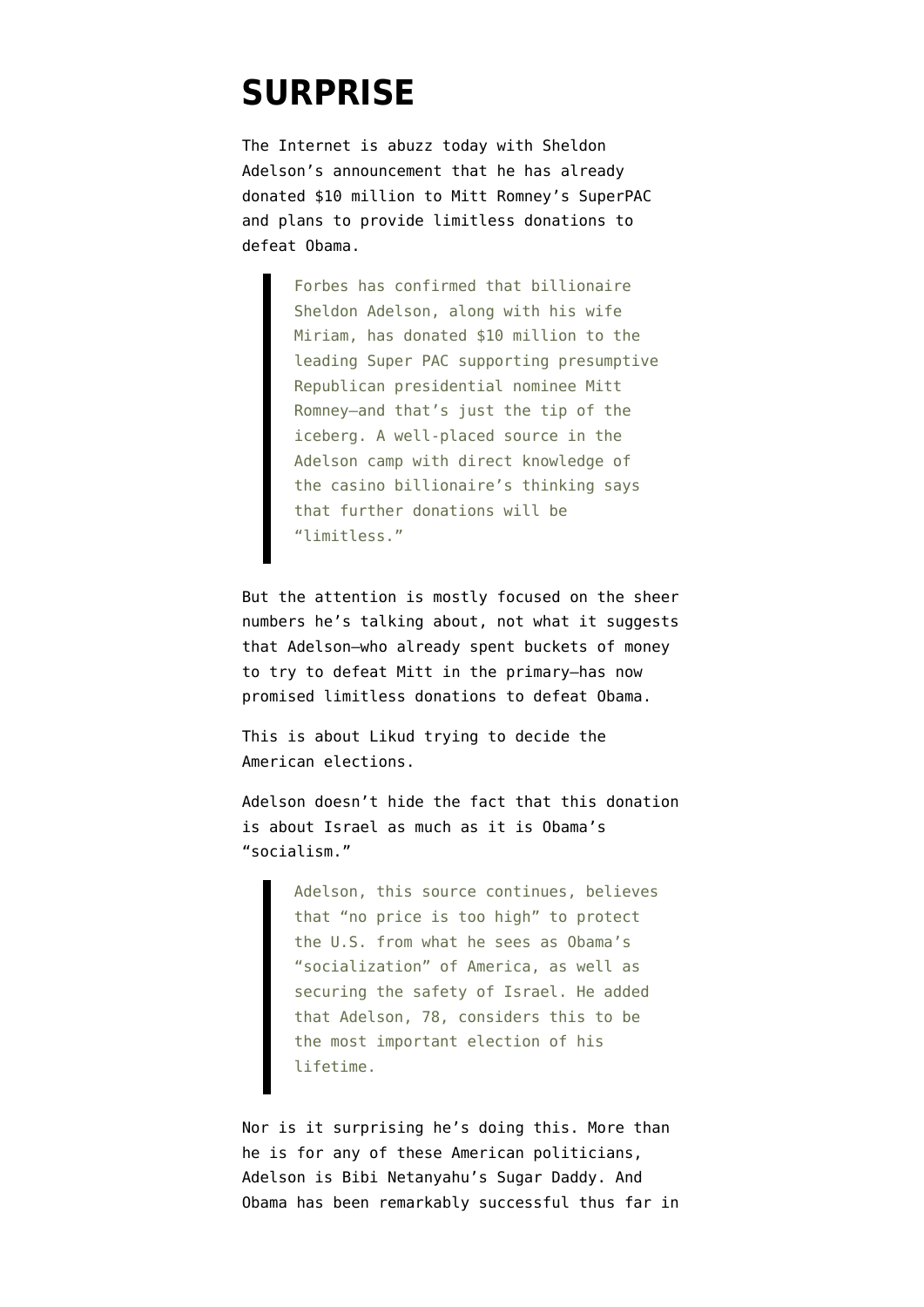stymying Bibi's goal of forcing the US to attack Iran. In addition to the sanctions regime that has brought about negotiations, in recent months, the Administration has leaked both [a](https://www.nytimes.com/2012/03/20/world/middleeast/united-states-war-game-sees-dire-results-of-an-israeli-attack-on-iran.html) [white paper](https://www.nytimes.com/2012/03/20/world/middleeast/united-states-war-game-sees-dire-results-of-an-israeli-attack-on-iran.html) showing that an Iran attack would do nothing but set off a regional war and [news of](http://www.foreignpolicy.com/articles/2012/03/28/israel_s_secret_staging_ground) [the bases](http://www.foreignpolicy.com/articles/2012/03/28/israel_s_secret_staging_ground) in Azerbaijan Israel would use if it unilaterally attacked Iran. David Sanger [quoted](http://www.emptywheel.net/2012/06/11/stuxnet-covert-op-exposing-code-in-covert-op-exposing-code-out/) Presidential briefers and Joe Biden[–Bibi's old](http://www.politico.com/blogs/laurarozen/0310/What_Biden_told_Netanyahu_behind_closed_doors_This_is_starting_to_get_dangerous_for_us.html) [nemesis–](http://www.politico.com/blogs/laurarozen/0310/What_Biden_told_Netanyahu_behind_closed_doors_This_is_starting_to_get_dangerous_for_us.html)blaming Israel for freeing StuxNet, possibly intentionally. Leon Panetta has, on the record, told the entire world, including Iran, [when Israel planned to attack](http://www.emptywheel.net/2012/02/02/your-summer-schedule-vacation-beach-iran-war/). (I actually thought [Panetta's latest 60 Minutes appearance](http://www.cbsnews.com/video/watch/?id=7411222n) might have been an attempt to placate Israel.)

It may appear to us that the Administration continues typical American policy of capitulating to Israel. But the Obama Administration has taken surprisingly strong measures to push back against Israel.

And now Sheldon Adelson has promised to use unlimited funds to get rid of President Obama.

As much as the money concerns me, that's not what I worry about the most. The Israelis have never been shy about running off-the-books operations to influence our policies. Indeed, they played a role in Iran-Contra, the start of which goes back to the last October Surprise plot to make sure a Democrat didn't get reelected in 1980. And the state of affairs in Israel's neighborhood (both Syria and Egypt would be excellent candidates, though if I were Turkey I'd be cautious, too) is such that it would be very very very easy to create an October Surprise that would make it a lot harder for Obama to get reelected.

Bibi's Sugar Daddy just announced the world he will do anything in his power to defeat Obama. You can be sure Bibi feels the same way.

Update: Iran/Israel confusion fixed, h/t vl.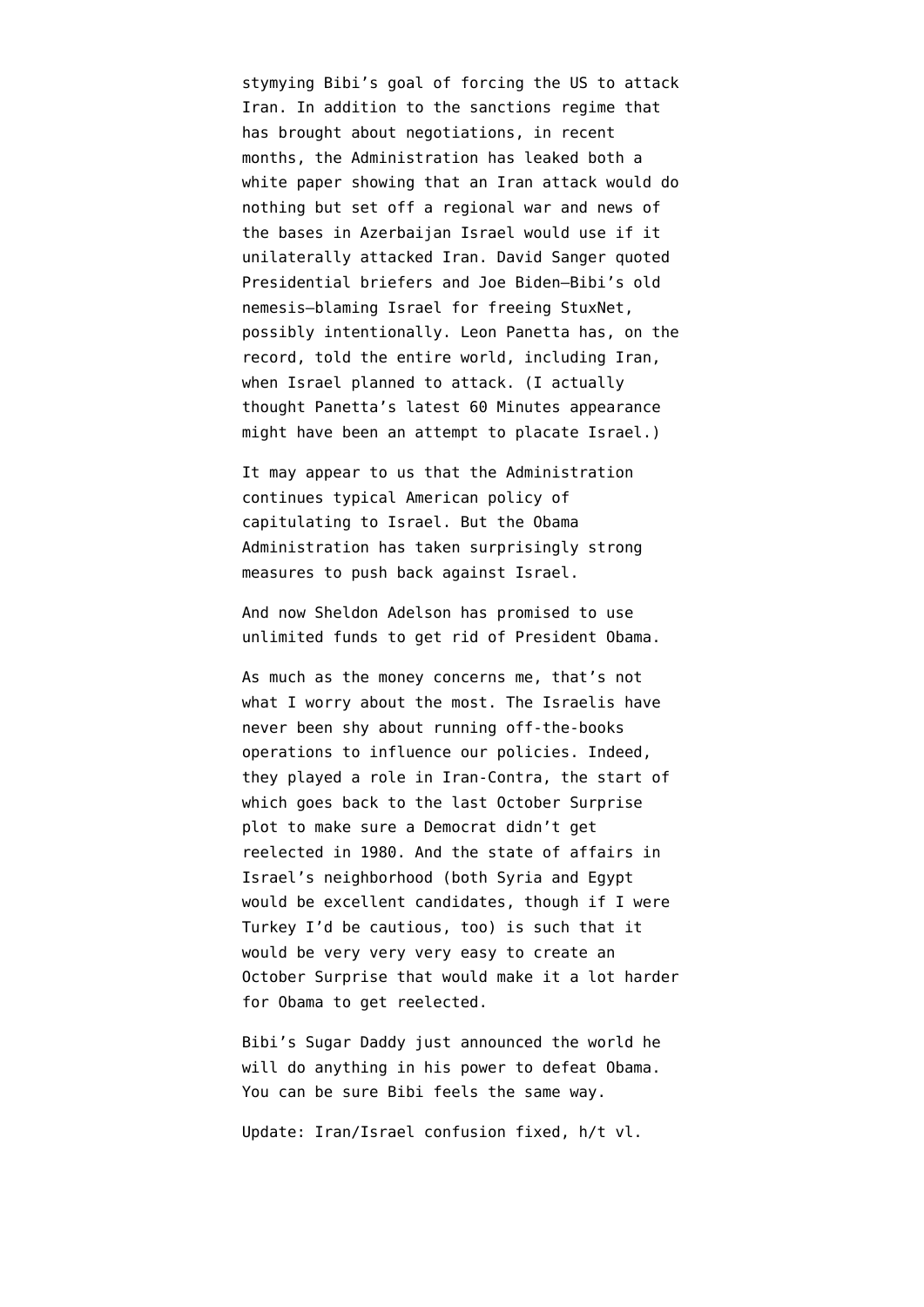### **[I WAS WRONG ABOUT](https://www.emptywheel.net/2012/05/19/i-was-wrong-about-the-chen-affair/) [THE CHEN AFFAIR](https://www.emptywheel.net/2012/05/19/i-was-wrong-about-the-chen-affair/)**

I am in the unenviable position of having to say I was wrong and am sorry. This is in relation to the issue of US diplomacy vis a vis China as relates to Chinese dissident Chen Guangcheng. In case anybody has forgotten, I wrote a [rather](http://www.emptywheel.net/2012/05/03/chen-guangcheng-the-hollow-core-of-a-press-manipulation-presidency/) [harsh article toward the US government,](http://www.emptywheel.net/2012/05/03/chen-guangcheng-the-hollow-core-of-a-press-manipulation-presidency/) by the State Department, conduct within 24 hours or so of it hitting the news wires:

> Hillary Clinton, and the State Department under President Obama, have been far from perfect, to be sure; but, overall, one of the stronger, if not strongest, departments in Obama's cabinet. But this is way ugly, and ought to, by all rights, leave a very permanent mark. It is a stain fairly earned in every sense of the word. Hard to imagine a more cravenly constructed pile of PR bullshit since the Jessica Lynch affair. Yet here it is in living steaming brownish color. All painted with Madame Secretary conveniently in Beijing, China. Awkward!

In a nutshell, I was [extremely critical](http://www.emptywheel.net/2012/05/03/chen-guangcheng-the-hollow-core-of-a-press-manipulation-presidency/) of the entire show, and especially the press manipulation component thereof.

I was wrong. I still have pretty strong issues with the opportunistic way in which the press was contacted by Chen on the way from the embassy to the hospital, which was completely aided and abetted by the US diplomatic officials with him, but this is, at this point, kind of a minor quibble it seems. And, heck, who knows, maybe it was even part of the plan.

Whatever, it seems to have worked out.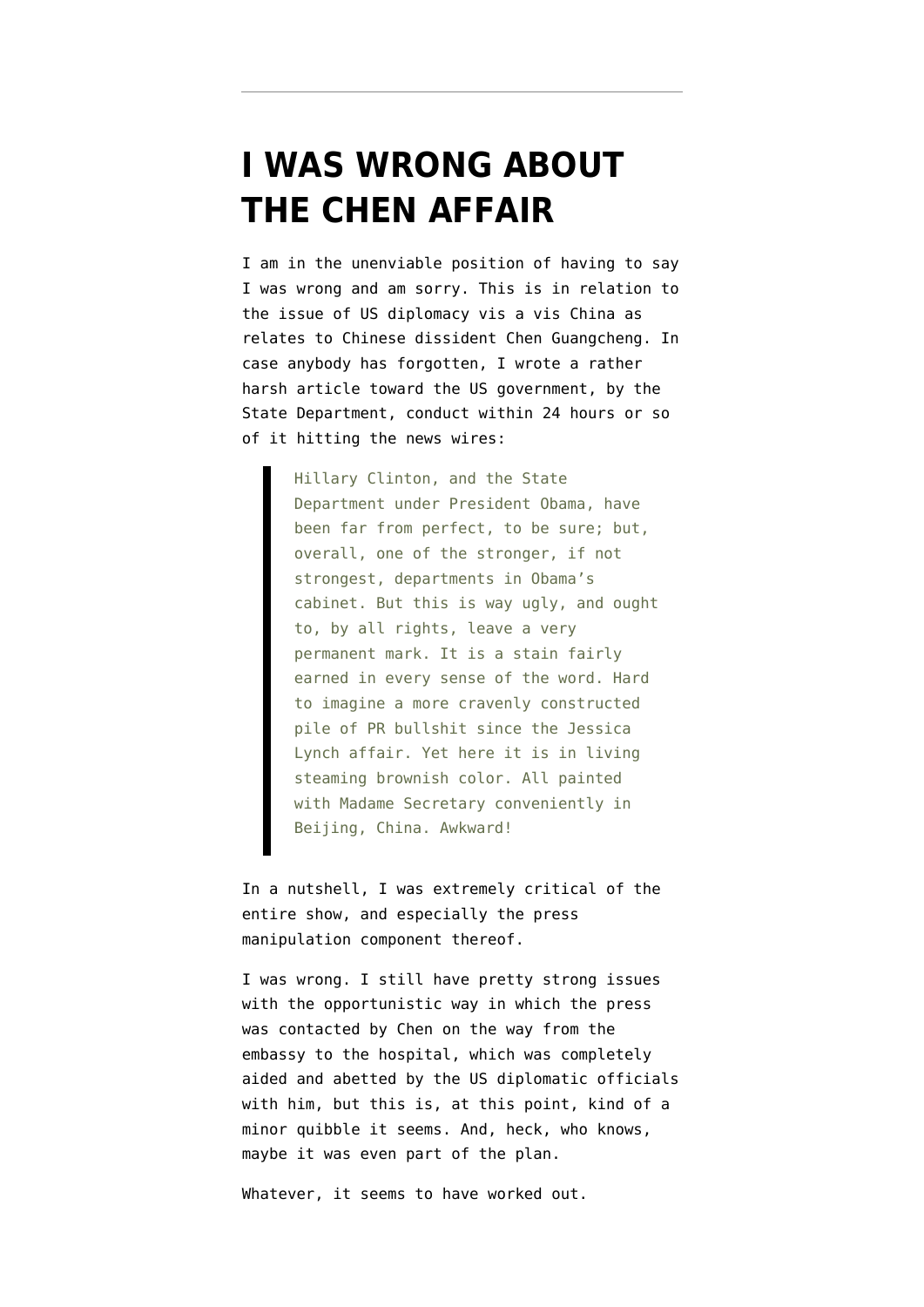#### Here is today's lead from th[e Washington Post](http://www.washingtonpost.com/world/asia_pacific/chen-guangcheng-leaves-beijing-hospital-headed-for-us/2012/05/19/gIQApKMEaU_story.html?hpid=z1):

Blind legal activist Chen Guangcheng, who had been at the center of a diplomatic row between the U.S. and Chinese governments, left Beijing on Saturday afternoon on a United Airlines flight bound for Newark and an uncertain life in the United States, after Chinese officials and American diplomats worked out of the public view to arrange for him and his family to travel out of the country.

In the past two weeks, while waiting for movement on the Chinese side, senior staff in the State Department had been laying the groundwork for Chen's departure, including the logistics of his transportation, according to a senior administration official who was not authorized to give his name.

Listen, this is still very far from ideal in a number of respects, and it will be a long time, if ever, before we know all the facts and circumstances surrounding this mess. But fair is fair, my initial criticism, even if correct in some lesser elements, was dreadfully wrong overall.

Hat's off to Hillary Clinton, the State Department and the Obama Administration. It is far from perfect, but it is looking pretty good. I was wrong to be too critical, too soon.

UPDATE: [The Washington Post has a pretty fleshed](http://www.washingtonpost.com/world/national-security/negotiations-over-dissident-chen-guangcheng-offered-rare-glimpse-into-how-chinas-leadership-operates-us-officials-say/2012/05/19/gIQAxPtsbU_story.html?hpid=z1) [out tick tock on the gig.](http://www.washingtonpost.com/world/national-security/negotiations-over-dissident-chen-guangcheng-offered-rare-glimpse-into-how-chinas-leadership-operates-us-officials-say/2012/05/19/gIQAxPtsbU_story.html?hpid=z1) It actually does look like fairly decent work by State. Would love to see an honest version of the same on the flip side, from the Chinese perspective. That would be fascinating.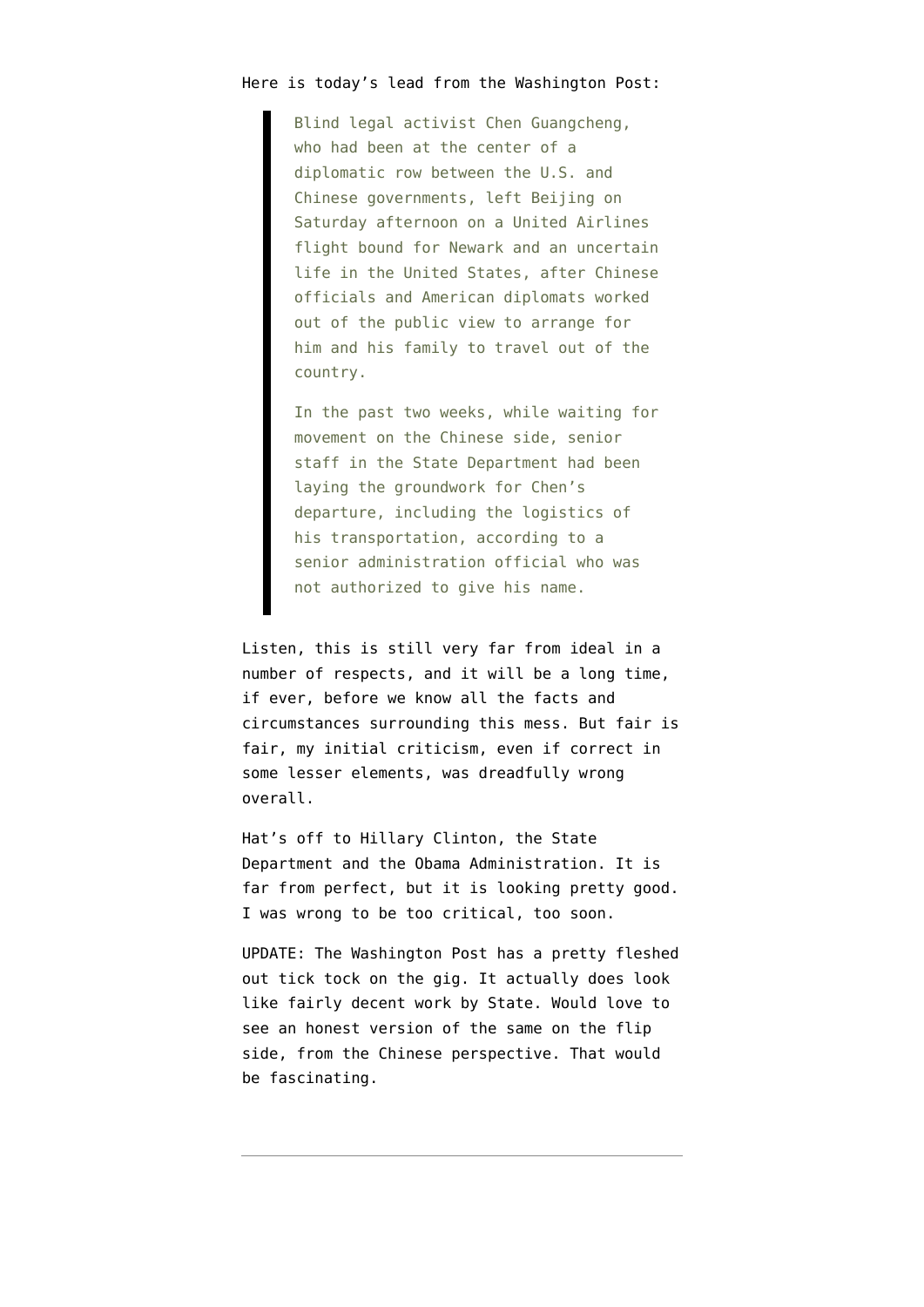### **[THE 4 MONTH DETAINEE](https://www.emptywheel.net/2012/05/11/the-4-month-detainee-review-election-season-special/) [REVIEW ELECTION](https://www.emptywheel.net/2012/05/11/the-4-month-detainee-review-election-season-special/) [SEASON SPECIAL](https://www.emptywheel.net/2012/05/11/the-4-month-detainee-review-election-season-special/)**

There's something else I've been puzzling through in the [Periodic Review Board directive](http://www.emptywheel.net/wp-content/uploads/2012/05/120509-GTMO-PRB-Guidelines.pdf) released the other day governing how the Obama Administration will give the detainees at Gitmo reviews to see if they still need to be held.

The timing.

This DTM is effective upon its publication to the DoD Issuances Website; it shall be converted to a new DoD issuance. This DTM shall expire effective November 5, 2012. The first meeting of the Periodic Review Board (PRB) to consider whether the continued detention of any GTMO detainee is warranted shall occur no earlier than 60 days after notification to Congress in accordance with section 1005(c) of the Detainee Treatment Act of 2005 (Reference (e)).

Maybe I'm misreading the bureacratese. But I read that passage to mean the Directive went into effect on the 9th (Wednesday). The PRB cannot meet until 60 days after DOD tells Congress it will conduct such a review–so June 8, assuming this counts as notice. And then this Directive expires on November 5, literally the day before the Presidential election.

I understand why you'd let this expire on Election Day Eve. After all, if by some miracle Mitt Romney wins, you might want to free everyone to prevent top Mitt advisor Cofer Black from getting a hold of the detainees and shaming the US again.

Even barring a jail break to save these men from Cofer Black, given that it takes years for lawyers to negotiate the representation of Gitmo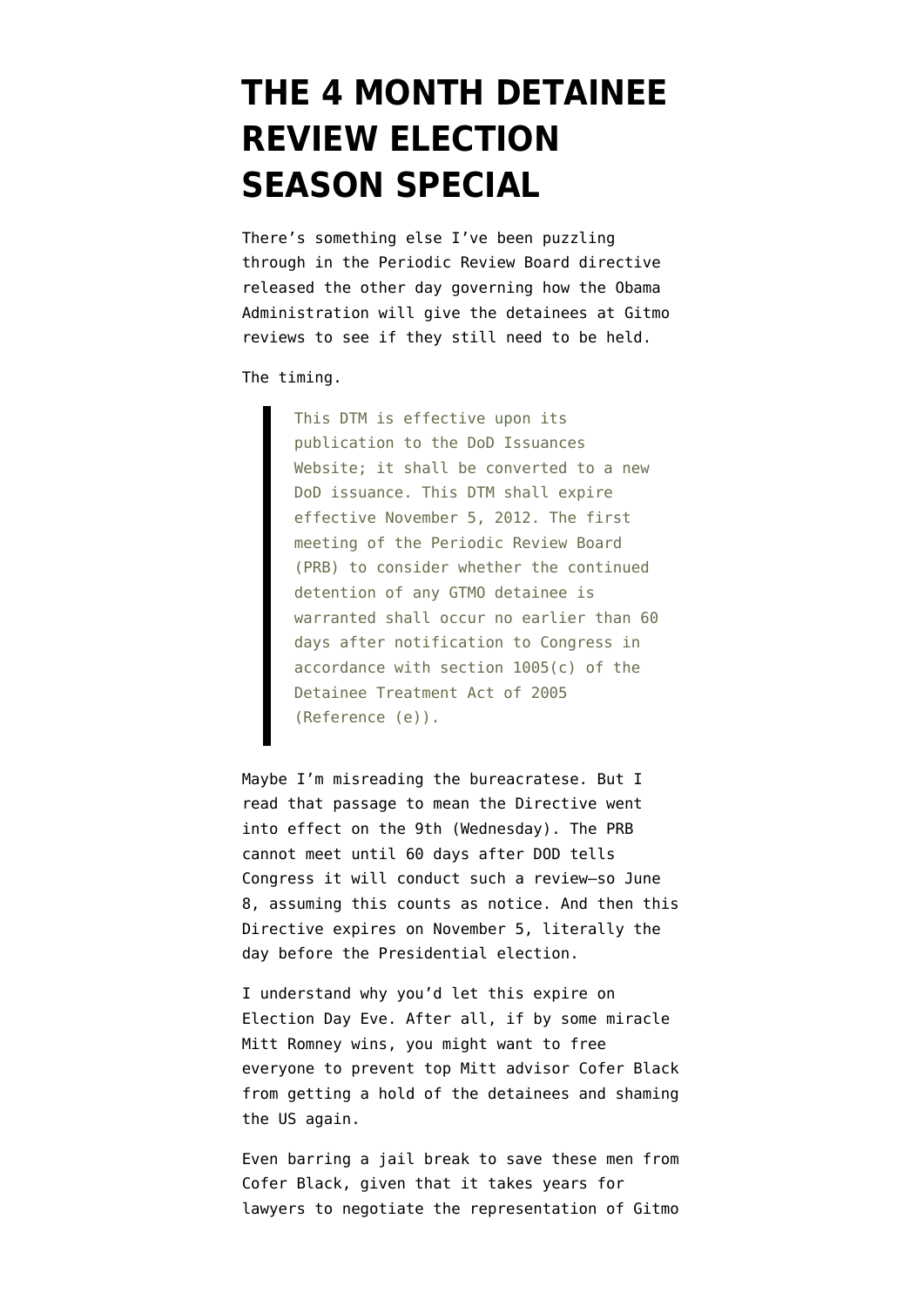detainees, what could really be accomplished during four months dominated by a Presidential election.

Unless I'm misreading all this, the answer seems to be, precisely nothing.

# **[CHEN GUANGCHENG:](https://www.emptywheel.net/2012/05/03/chen-guangcheng-the-hollow-core-of-a-press-manipulation-presidency/) [THE HOLLOW CORE OF A](https://www.emptywheel.net/2012/05/03/chen-guangcheng-the-hollow-core-of-a-press-manipulation-presidency/) [PRESS MANIPULATION](https://www.emptywheel.net/2012/05/03/chen-guangcheng-the-hollow-core-of-a-press-manipulation-presidency/) [PRESIDENCY](https://www.emptywheel.net/2012/05/03/chen-guangcheng-the-hollow-core-of-a-press-manipulation-presidency/)**



I live in the Pacific time zone, a full three hours behind the news makers and breakers on the east coast. I woke up early yesterday, by my time, and found an apparent great story

occupying my Twitter stream: Chinese dissident and activist Chen Guangcheng had not only, through the miracle that is United States benevolence, been sheltered in the US Embassy (as had been theorized) from his daring blind man's escape from house arrest, but had been represented in a breathtakingly humanitarian deal with the oppressive Chinese government that resulted in his proper medical care, reunion with his family and a safe and fulfilling life from here on out.

The proverbial "and everybody lived happily ever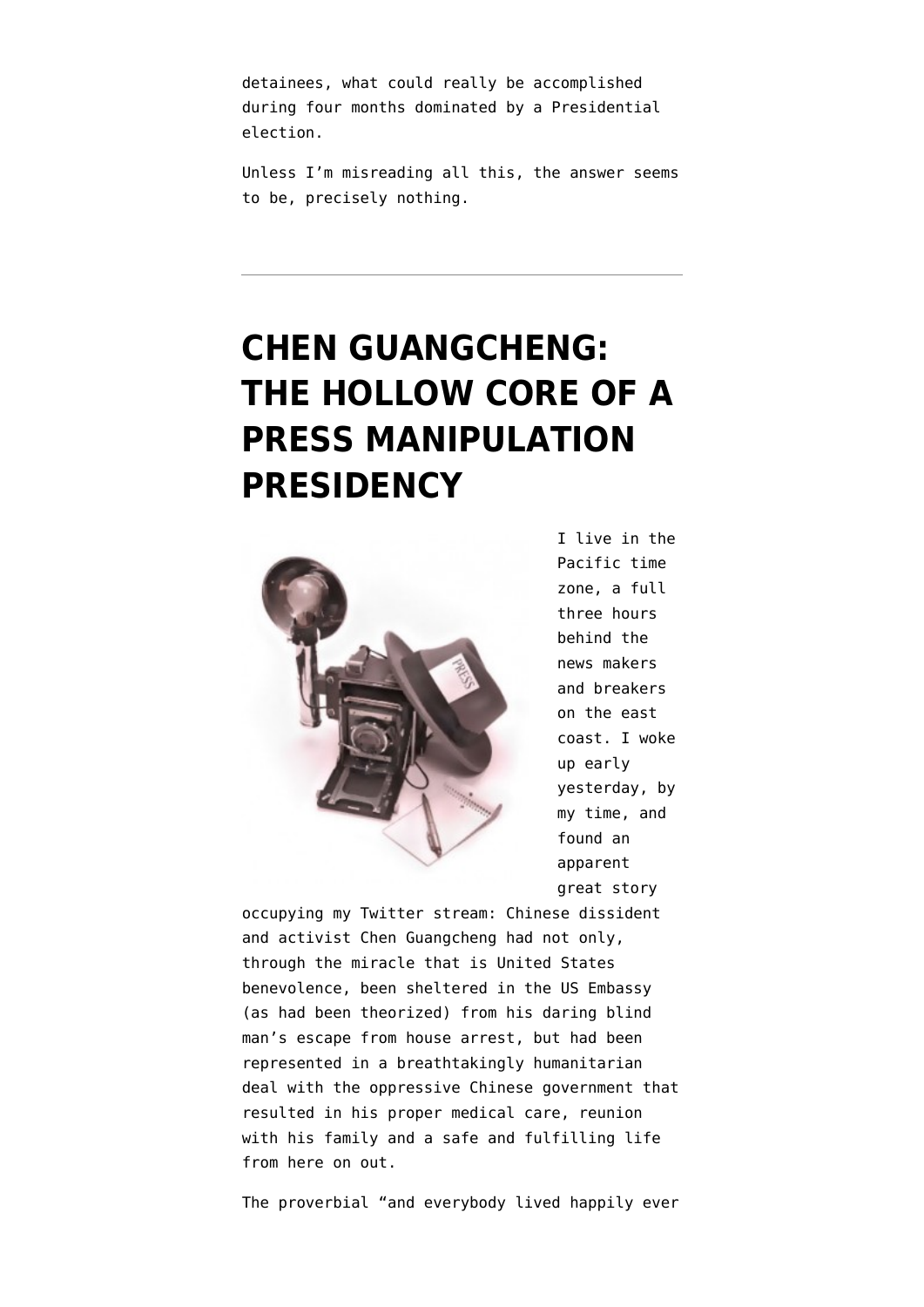after".

By the time I got my second eye open, and focused, I realized what I was reading something more akin to a Highlights Magazine ["What's Wrong](http://www.highlights.com/favorite-characters-and-features/whats-wrong) [With This Picture?"](http://www.highlights.com/favorite-characters-and-features/whats-wrong) puzzle.

And so it was. What a difference a day makes. The [initial report](http://www.washingtonpost.com/world/asia_pacific/chen-guangcheng-breaks-silence-with-phone-call-to-the-washington-post/2012/05/02/gIQA0dMJwT_story.html) I read this morning at the source Washington Post article appears to be pushed aside from their website, supplanted by [a](http://www.washingtonpost.com/world/chinese-dissident-in-us-custody-headed-to-hospital/2012/05/02/gIQAh9WrvT_story.html?hpid=z1) [more honest report.](http://www.washingtonpost.com/world/chinese-dissident-in-us-custody-headed-to-hospital/2012/05/02/gIQAh9WrvT_story.html?hpid=z1)

The [first report](http://www.washingtonpost.com/world/asia_pacific/chen-guangcheng-breaks-silence-with-phone-call-to-the-washington-post/2012/05/02/gIQA0dMJwT_story.html) at the WaPo depicted an incoming call to the reporter from US Ambassador to China, Gary Locke:

> What I was not prepared for was when Locke said, "I'm here with Chen Guangcheng. Do you speak Chinese? Hold on."

And then passed the phone over.

"Hello, this is Chen Guangcheng," came a matter-of-fact, almost cheerful voice.

I introduced myself in halting Chinese, using my Chinese name and the Chinese name for The Washington Post. I asked how Chen was, and where. I asked him to speak slowly, to make sure I could understand.

"Washington Post?" Chen repeated, his voice sounding generally happy. Chen said he was fine and was in the car headed to the hospital, Chaoyang Hospital. He repeated the name slowly, three times.

And that was it. Chen handed the phone back to the ambassador, who said they were stuck in traffic, but promised a full briefing later.

Following the old "two source" rule for journalists, I definitely had my story. Chen was indeed under U.S. diplomatic protection, as we and other news outlets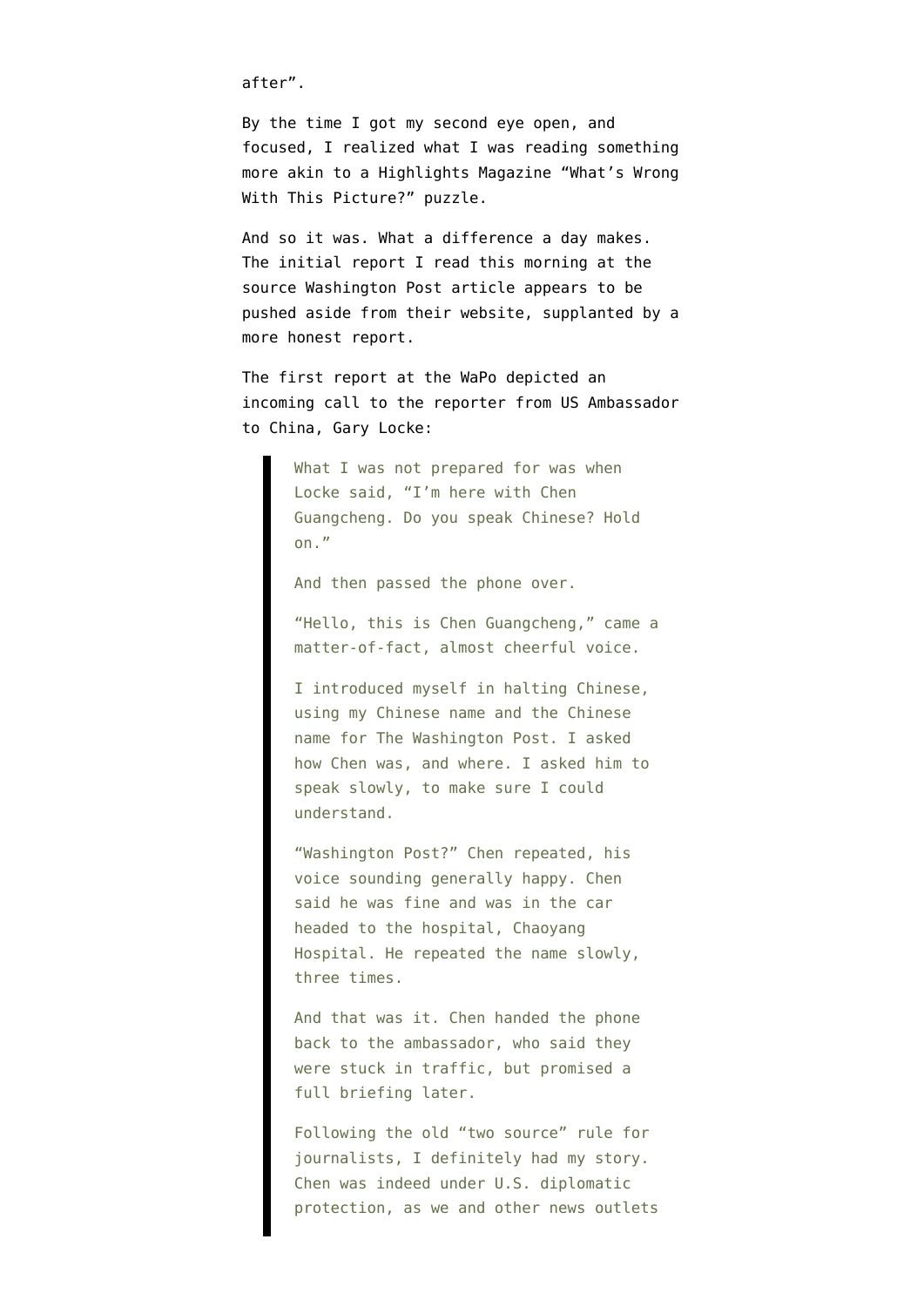had been reporting. He was now leaving the embassy on his way to the hospital. In a vehicle with the American ambassador. The first word would go out soon after that, in a blast to our overnight editors, and via my Twitter account.

I learned later that I was just one in a succession of calls U.S. diplomats made from the van at Chen's request — they also spoke to Chen's lawyer and to Secretary of State Hillary Rodham Clinton, recently arrived in Beijing for an important two-day summit.

That was the "happily ever after" story which was too good to be true.

It was indeed too good to be true. A mere twelve hours later, and even the Washington Post reports a [far different tale](http://www.washingtonpost.com/world/chinese-dissident-in-us-custody-headed-to-hospital/2012/05/02/gIQAh9WrvT_story.html?hpid=z1):

> The blind legal activist Chen Guangcheng left the refuge of the U.S. Embassy in Beijing for a hospital on Wednesday, but he was quickly cordoned off by Chinese police and reportedly seized by misgivings about his decision, as an apparent diplomatic triumph risked dissolving into a potentially damaging episode in U.S.-China relations.

> After four days of secret negotiations, U.S. diplomats on Wednesday initially touted then later scrambled to defend their role in forging an agreement that they said contained extraordinary Chinese promises to allow Chen — a selftaught lawyer known for criticizing Chinese policies on abortion — to move his family to Beijing, where he would begin a new life as a university student.

> Chinese officials, by contrast, broke their official silence on Chen by firing a broadside complaining about U.S.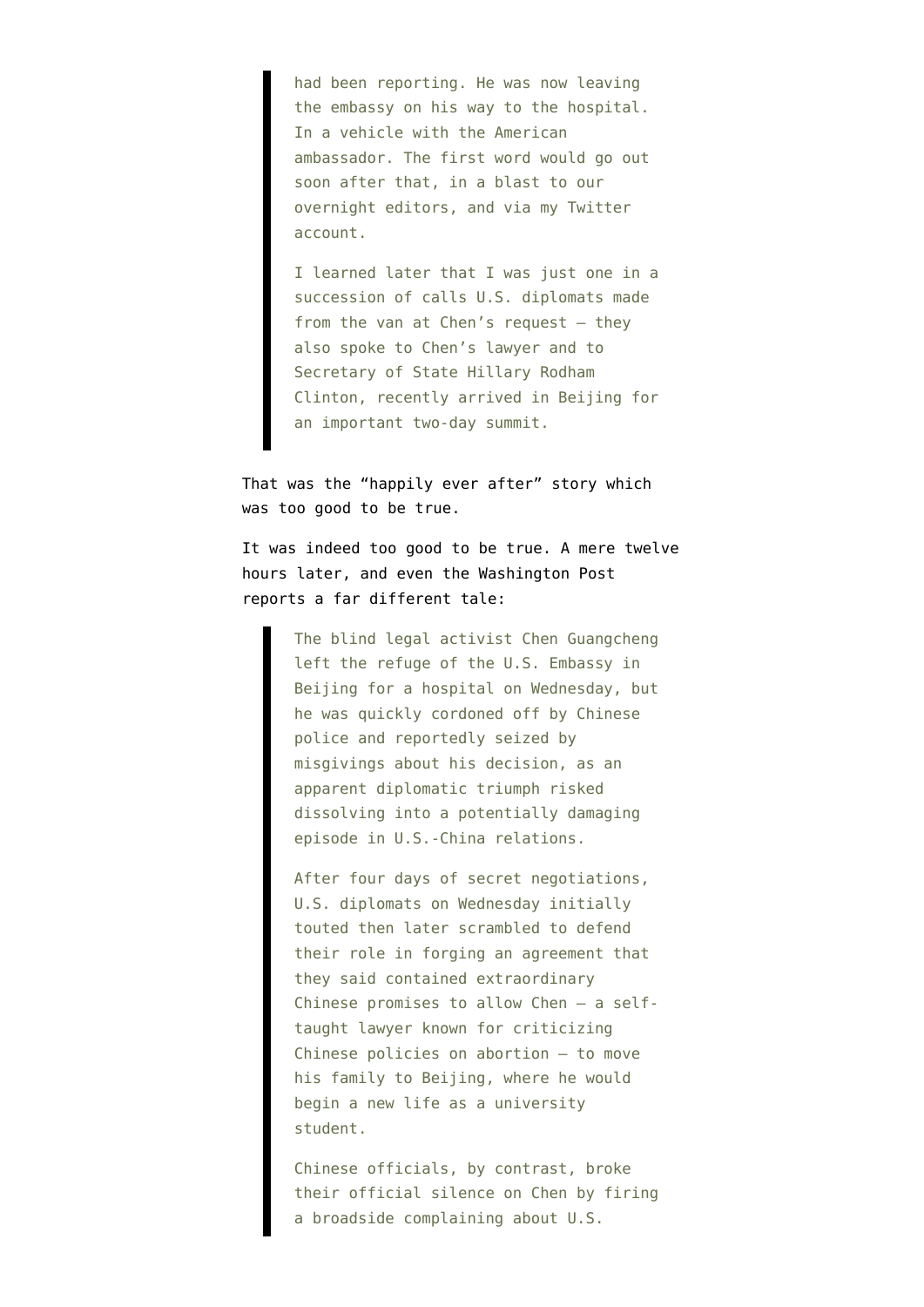interference in China's internal affairs. The Foreign Ministry demanded an apology, which State Department officials declined to give.

….

But activists' fears over Chen's fate mounted, and they expressed increasing alarm — fueled by a series of Twitter updates — that what seemed like a human rights victory was spiraling quickly into a worst-case scenario.

Chen was no longer under U.S. protection, they noted, and it was not clear whether he had left on his own free will or under coercion. While U.S. officials said they had been promised access to Chen in the hospital, Britain's Channel 4 news quoted a conversation with him in which he seemed confused and upset that no American diplomats were around.

"Nobody from the [U.S.] embassy is here. I don't understand why. They promised to be here," Channel 4 quoted Chen as saying.

Bob Fu, president of the advocacy group ChinaAid, said he was concerned that "the U.S. government has abandoned Chen" and that the Chinese government is "using his family as a hostage."

Quite a difference, no? And that, quite frankly, appears to be the sanitized version from the Washington Post, who has a dozen eggs on their face. But nowhere near the eggage the Obama Administration, and State Department, has on their collective face.

Hillary Clinton, and the State Department under President Obama, have been far from perfect, to be sure; but, overall, one of the stronger, if not strongest, departments in Obama's cabinet. But this is way ugly, and ought to, by all rights, leave a very permanent mark. It is a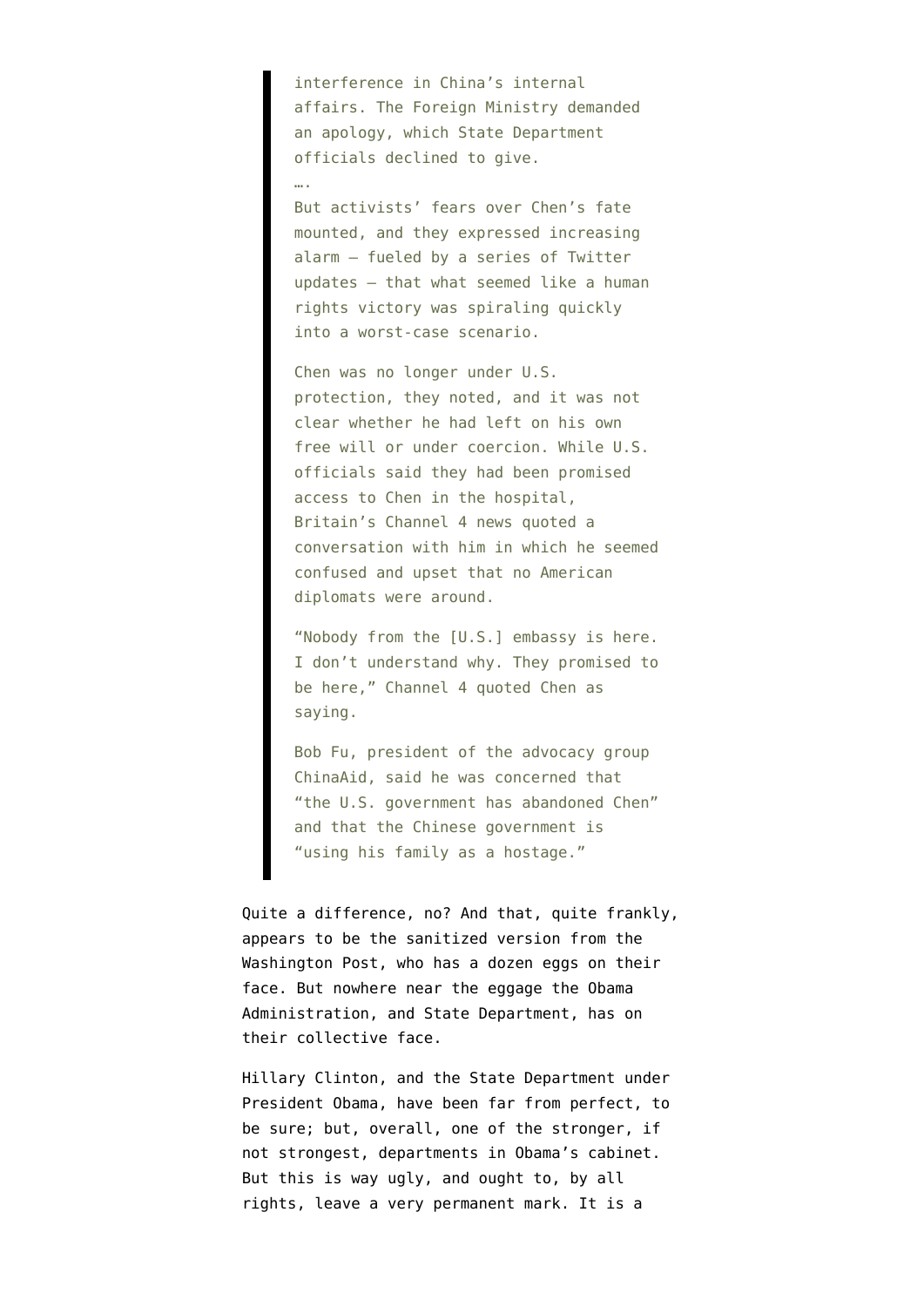stain fairly earned in every sense of the word. Hard to imagine a more cravenly constructed pile of PR bullshit since the [Jessica Lynch affair](http://www.guardian.co.uk/world/2003/may/15/iraq.usa2). Yet here it is in living steaming brownish color. All painted with [Madame Secretary](http://www.state.gov/r/pa/prs/appt/2012/05/189094.htm) [conveniently in Beijing, China.](http://www.state.gov/r/pa/prs/appt/2012/05/189094.htm) Awkward!

Such are the vagaries of policy by press manipulation though. The ass biting incidents such as the aforementioned Jessica Lynch, the [dishonor of the man that was Pat Tillman,](http://www.emptywheel.net/2009/01/31/pat-tillmans-super-bowl/) to the broken promises of Barack Obama on [warrantless](http://boingboing.net/2010/06/16/jon-stewart-on-obama.html) [wiretapping and war crime accountability,](http://boingboing.net/2010/06/16/jon-stewart-on-obama.html) to the [false hope of Cairo](http://emptywheel.firedoglake.com/2009/06/04/obamas-cairo-speech/), to the greasy and [uncomfortable election politicization of the](http://www.emptywheel.net/2012/04/27/peter-bergens-bumper-sticker/) [SEAL's takedown of Osama bin Laden](http://www.emptywheel.net/2012/04/27/peter-bergens-bumper-sticker/) a year ago, to Chen Guangcheng.

There has been precious little return on the false hype from the Obama Administration; instead, a [wave of disappointment.](http://www.guardian.co.uk/commentisfree/2012/apr/22/abroad-obama-coasts-wave-disappointment) And the press is, without saying, all too willing to serve as the tool of the string pullers in power, regardless of which political faction it may be at any given time. It is who they are, it is what they do. As [Glenn Greenwald said recently](http://www.salon.com/2012/04/30/dog_training_the_press_corps/) of the willing press:

> They aren't nearly so substantive as to be driven by any sort of belief or ideology or anything like that. Their religion is the worship of political power [and authority](http://reason.com/archives/2010/11/01/the-media-arent-liberal) (or, as [Jay Rosen](http://jayrosen.posterous.com/the-savvy-press-and-their-exemption-from-the) [says](http://jayrosen.posterous.com/the-savvy-press-and-their-exemption-from-the), their religion is the Church of the Savvy). Royal court courtiers have long competed with one another to curry favor with the King and his minions in exchange for official favor, and this is just that dynamic. Political power is what can give them their treats - their "exclusive" interviews and getting tapped on their grateful heads to get secret documents and invited to White House functions and being [allowed into](http://www.twitlonger.com/show/h677q3) [the sacred Situation Room](http://www.twitlonger.com/show/h677q3) – so it's what they revere and serve.